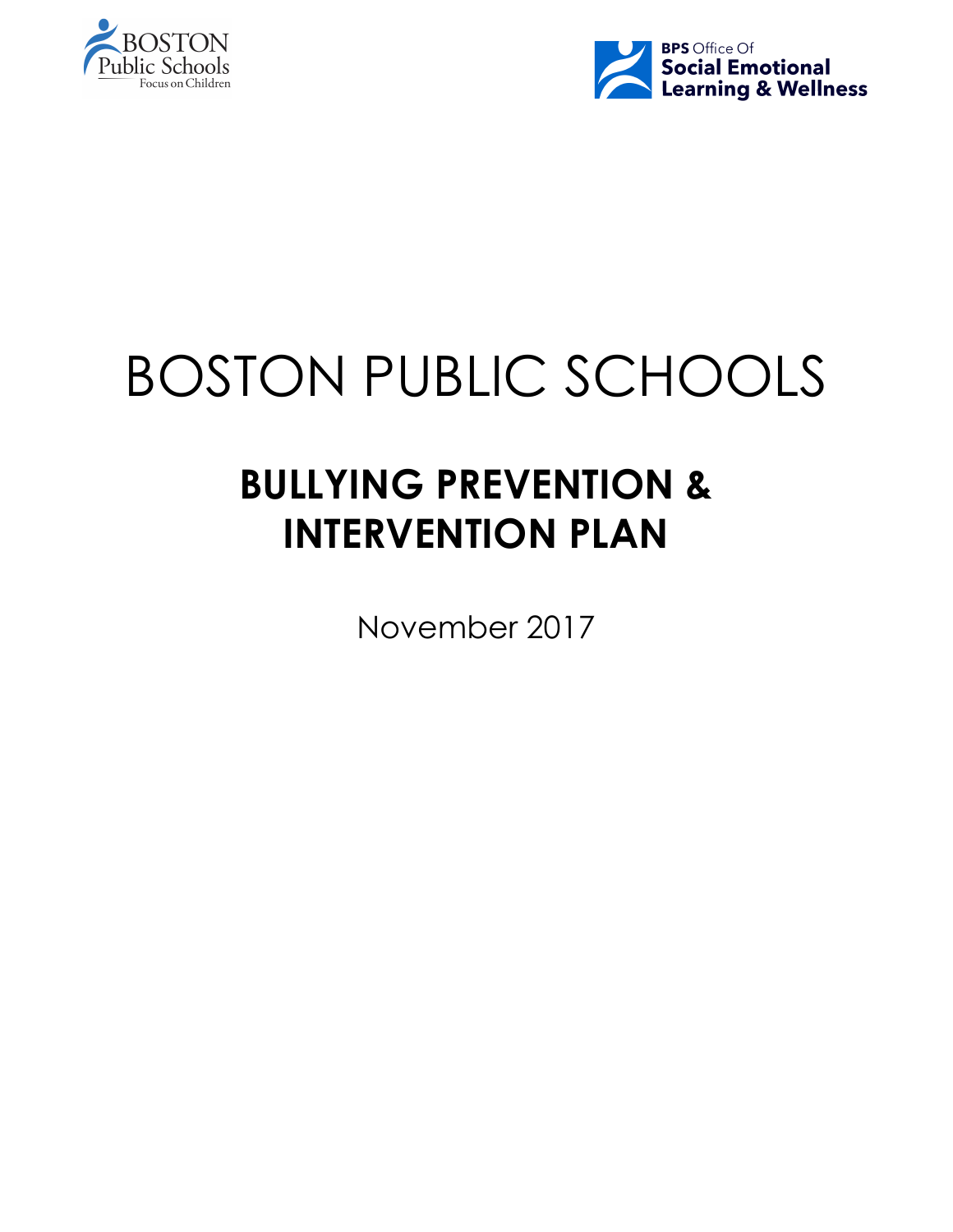



# **BOSTON PUBLIC SCHOOLS BULLYING PREVENTION AND INTERVENTION PLAN November 2017**

# **TABLE OF CONTENTS**

| III. POLICIES AND PROCEDURES FOR REPORTING AND RESPONDING TO |  |
|--------------------------------------------------------------|--|
|                                                              |  |
|                                                              |  |
|                                                              |  |
|                                                              |  |
|                                                              |  |
|                                                              |  |
|                                                              |  |
|                                                              |  |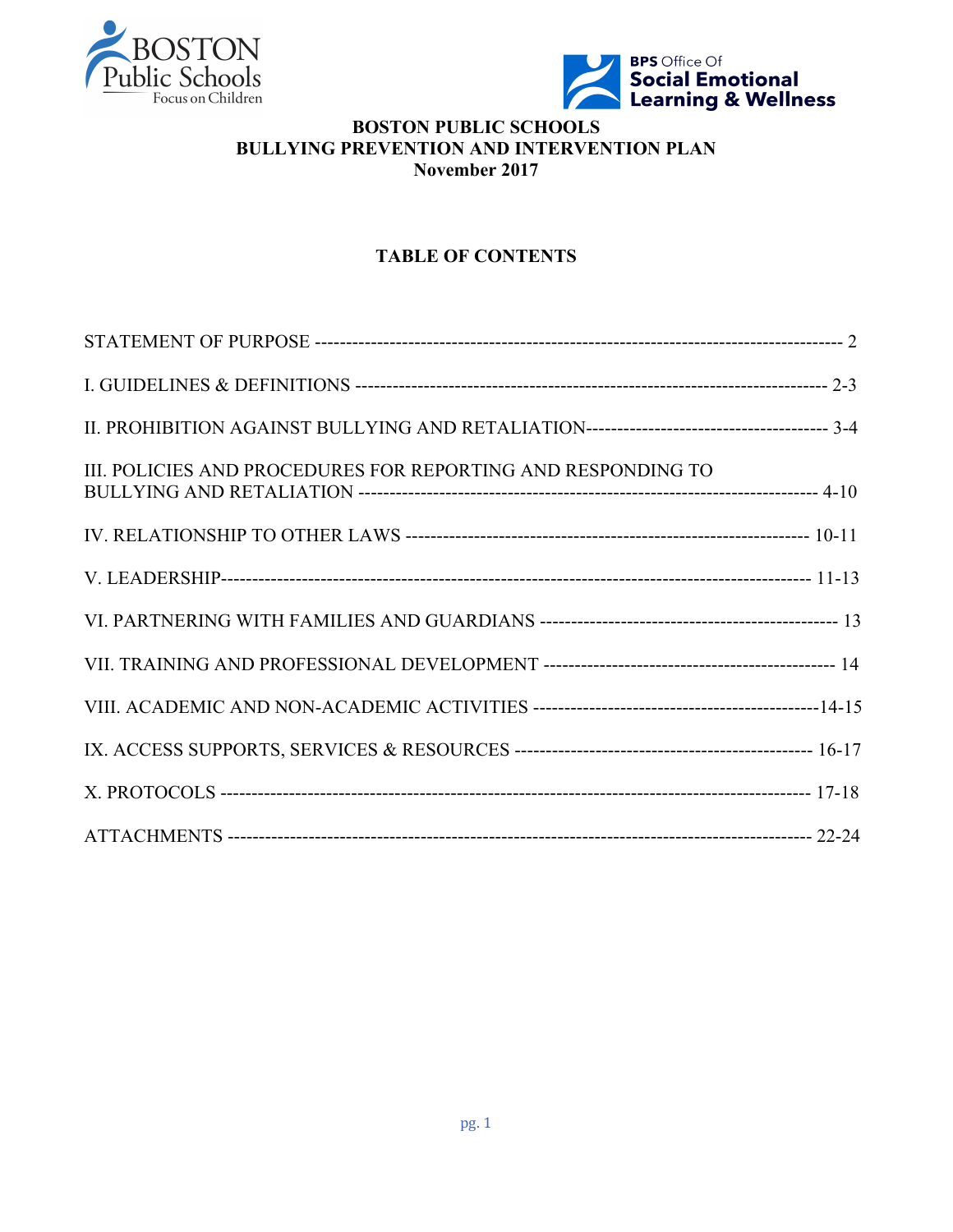



#### **Boston Public Schools Bullying Prevention and Intervention Plan November 2017**

# **STATEMENT OF PURPOSE**

The Boston Public Schools is committed to providing all students with a safe, healthy and welcoming learning environment. Additionally, BPS is committed to ensuring its students experience equitable educational opportunities free from bullying, harassment, discrimination, prejudice and hate crimes. All community members are expected to treat each other with respect and appreciate the different and richly diverse personal qualities and skills of members of our school community. This Bullying Prevention and Intervention Plan ("Plan") is central to Boston Public Schools comprehensive efforts towards eliminating all violent, threatening, harmful, and disruptive behaviors and promoting learning across all settings. This comprehensive plan also seeks to enrich students' lives by validating their sense of belonging and guiding their efforts towards achieving their personal and academic potential and becoming active and successful citizens in our diverse society.

Boston Public Schools will not tolerate any unlawful or disruptive behavior including bullying in all forms and types towards others in any school or at school related activities. Boston Public Schools will promptly investigate all reports and complaints of bullying, and take prompt, effective action to end that behavior and prevent its reoccurrence. Boston Public Schools will support this plan in all aspects of its activities, including its curricula, instructional programs, staff development, extracurricular activities, and family partnerships.

## **GUIDELINES**

Bullying in all forms and types are part of a continuum of aggressive or sometimes violent behaviors. Some acts of bullying can and do constitute other categories of misconduct such as assault, battery, child abuse, or criminal activity and, as such, violate other Boston Public Schools policies. In such cases, principals and headmasters are obligated to follow appropriate reporting and response guidelines.

# **I. DEFINITIONS**

**Perpetrator** (Aggressor) is a student who engages in acts of bullying, cyberbullying, or retaliation. **Bullying** is the repeated use by one or more students or member of a school staff of a written, verbal, or electronic expression or a physical act or gesture or any combination thereof, directed at a (student) victim (target) that:

- causes physical or emotional harm to the victim (target) or damage to the victim's (target's) property;
- places the victim (target) in reasonable fear of harm to himself or herself or of damage to his or her property;
- creates a hostile environment at school for the victim (target)
- infringes on the rights of the victim (target) at school; or
- materially and substantially disrupts the education process or the orderly operation of a school.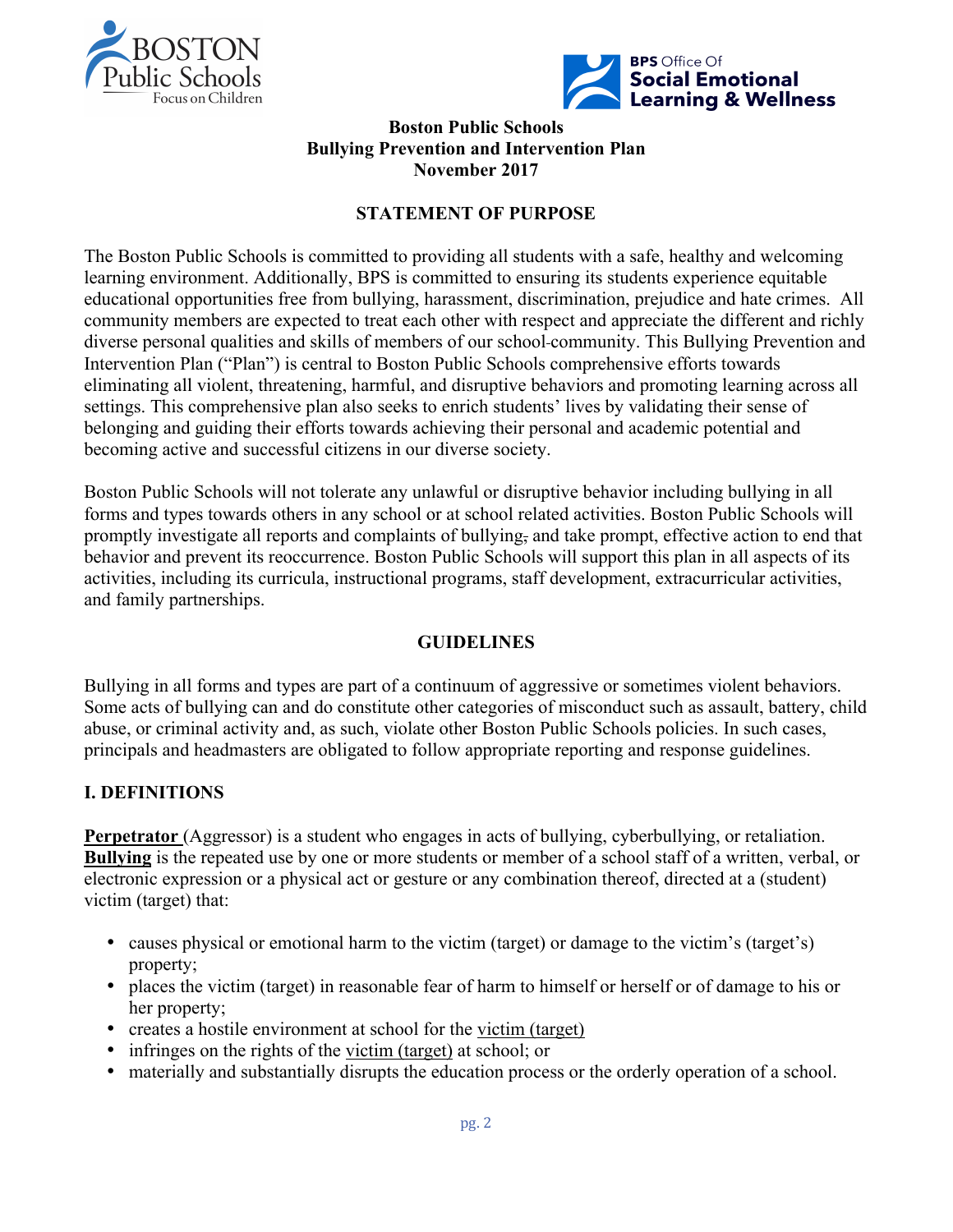



**Cyberbullying** is bullying through the use of technology or electronic devices such as telephones, cell phones, computers, and the internet. It includes, but it is not limited to, email, instant messages, text messages, facsimile communications and internet postings. See M.G.L. c. 71 & 370 for the legal definition of cyberbullying. Cyber-bullying shall include: use of digital devices like cell phones, computers, and tablets. Cyberbullying can occur through SMS, Text, and apps, or online in social media, forums, or gaming where people can view, participate in, or share content. Cyberbullying includes sending, posting, or sharing negative, harmful, false, or mean content about someone else. It can include sharing personal or private information about someone else causing embarrassment or humiliation. Some cyberbullying crosses the line into unlawful or criminal behavior.

**Hostile environment** as defined in M.G.L. c. 71 & 370, is a situation in which bullying causes the school environment to be permeated with intimidation, ridicule, or insult that is sufficiently severe or pervasive to alter the conditions of a student's education.

**Retaliation** is any form of intimidation, reprisal, or harassment directed against a student who reports or complains about bullying, aids or encourages the filing of a report or complaint of bullying, provides information during an investigation of bullying, or witnesses or has reliable information about bullying.

**School Community Members** consist of students, parents, staff, district or school independent contractors, and school volunteers.

**Staff** includes, but is not limited to, educators, administrators, counselors, school nurses, cafeteria workers, custodians, bus drivers, athletic coaches, advisors to extracurricular activities, support staff, or paraprofessionals.

**Victim (**target) is a student against whom bullying in any form or type, cyber-bullying, or retaliation has been perpetrated.

# **II**. **PROHIBITION AGAINST BULLYING AND RETALIATION**

The Boston Public Schools will not tolerate any unlawful or disruptive behavior, including bullying in all forms and types, cyber-bullying or retaliation, in our school buildings, on school grounds, on school buses and at school bus stops or in school-related activities. Schools will investigate promptly all reports and complaints of bullying in all forms and types, cyber-bullying, and retaliation, and take prompt action to end that behavior and restore the victim's (target's) sense of safety. The Boston Public Schools will support this commitment in all aspects of our school community, including curricula, instructional programs, staff development, extracurricular activities, and parent or guardian partnership.

Acts of bullying (in all forms and types), including cyber-bullying are prohibited:

● on school grounds and property immediately adjacent to school grounds, at school-sponsored or a school related activity, function, or program whether on or off school grounds, at a school bus stop, on a school bus or other vehicle owned, leased, or used by a school district; or through the use of technology or an electronic device owned, leased, or used by a school district, and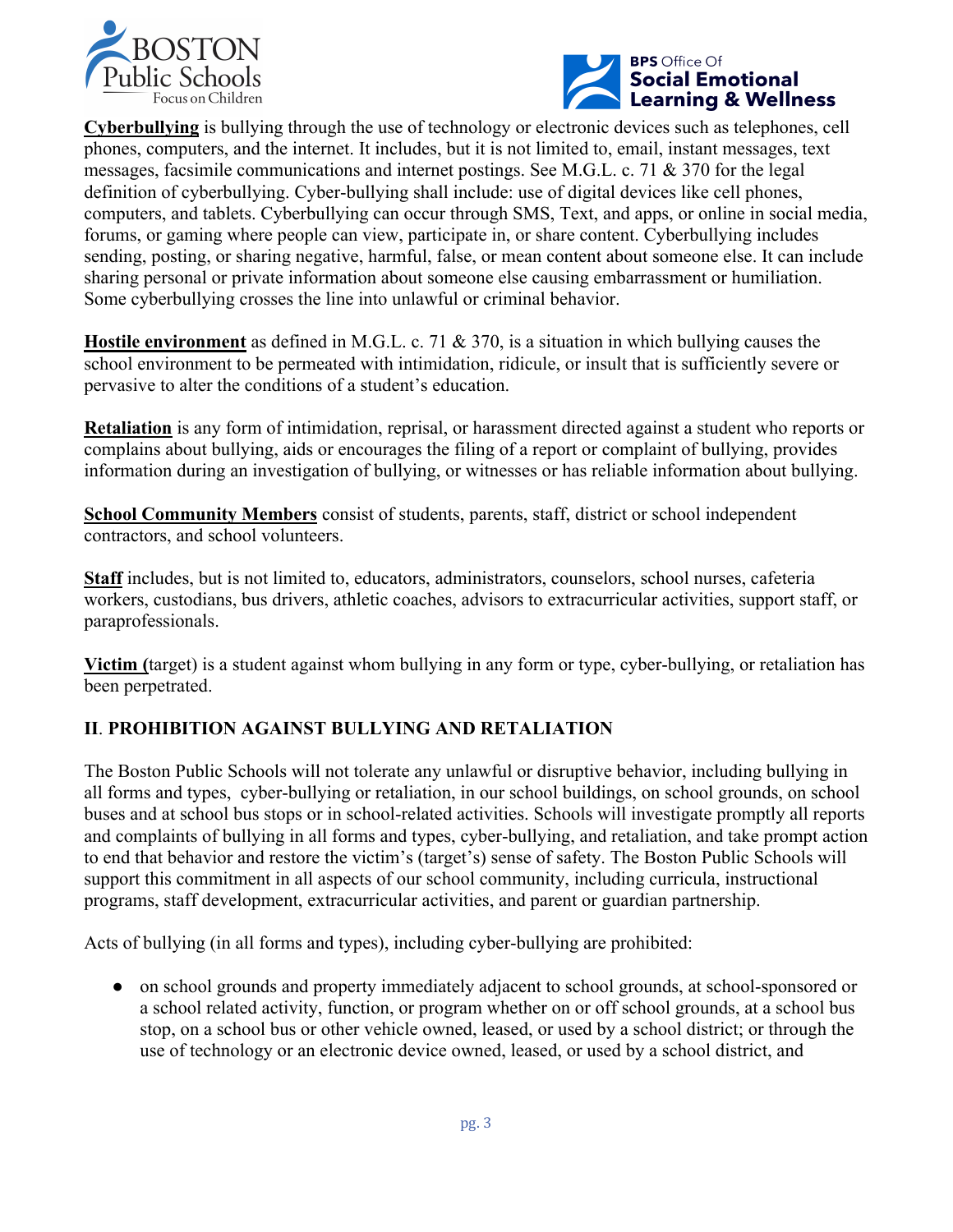



- at a location, activity, function, or program that is not school-related through the use of technology or an electronic device that is not owned, leased, or used by a school district, if the acts create a hostile environment at school for the victim (target) or witnesses, infringe on their rights at school, or materially and substantially disrupt the education process or the appropriate function of a school. (Principals, Headmasters and all school staff have a responsibility to report, follow up with incidents reported by students and more importantly investigate and implement safety and intervention plans for all students involved, including others implicated in the incident. This responsibility is applicable in all environments that bullying occurs regardless of the location the incident takes place.)
- Retaliation against a person who reports bullying, provides information during an investigation of bullying, or witnesses or has reliable information about bullying is also prohibited. As stated in M. G. L. c. 71  $\&$  370, nothing in this plan requires the district or school to staff any nonschool related activities, functions or programs. (If a Principal, Headmaster or School Personnel determines that a student knowingly retaliated against a student or person who provided information is also a violation of Boston Public Schools policies and subject to disciplinary action under section 7.2.7 of the Boston Public Schools Code of Conduct.)

#### **III. POLICIES AND PROCEDURES FOR REPORTING AND RESPONDING TO BULLYING AND RETALIATION**

To support efforts to respond promptly and effectively to bullying and retaliation, the Boston Public Schools has policies and procedures in place for receiving and responding to reports of bullying or retaliation. These policies and procedures ensure that members of the school community – students, parents, staff, volunteers, independent contractors – know what will happen when incidents of bullying occur, (see Appendix B).

#### A. Reporting bullying or retaliation

Reports of bullying or retaliation may be made by staff, students, parents or guardians or others and may be oral or written. To help our efforts, we have established a **Safe Space and Bullying Prevention Hotline: 617-592-2378** (call or text), staffed 24/7 by trained counselors. Oral reports made by or to a staff member must be recorded in writing. All employees are obligated to report promptly to the principal/headmaster or designee any instance of bullying or retaliation that staff member receives a complaint or report of or otherwise becomes aware of or witnesses.

Reports made by students, parents or guardians, or other non-employees may be made anonymously (although such reporting will likely impede the ability of the district to investigate or respond appropriately). The schools will make reporting resources available to the school community including, but not limited to, "The Boston Public Schools District's Bullying Prevention and Intervention Incident Reporting Form," available on the district's website, (see Attachment 2 for the Boston Public Schools District Bullying Prevention and Intervention Reporting Form and Attachment 3 for the Boston Public Schools Bullying Prevention and Intervention Anonymous Reporting Form, found here).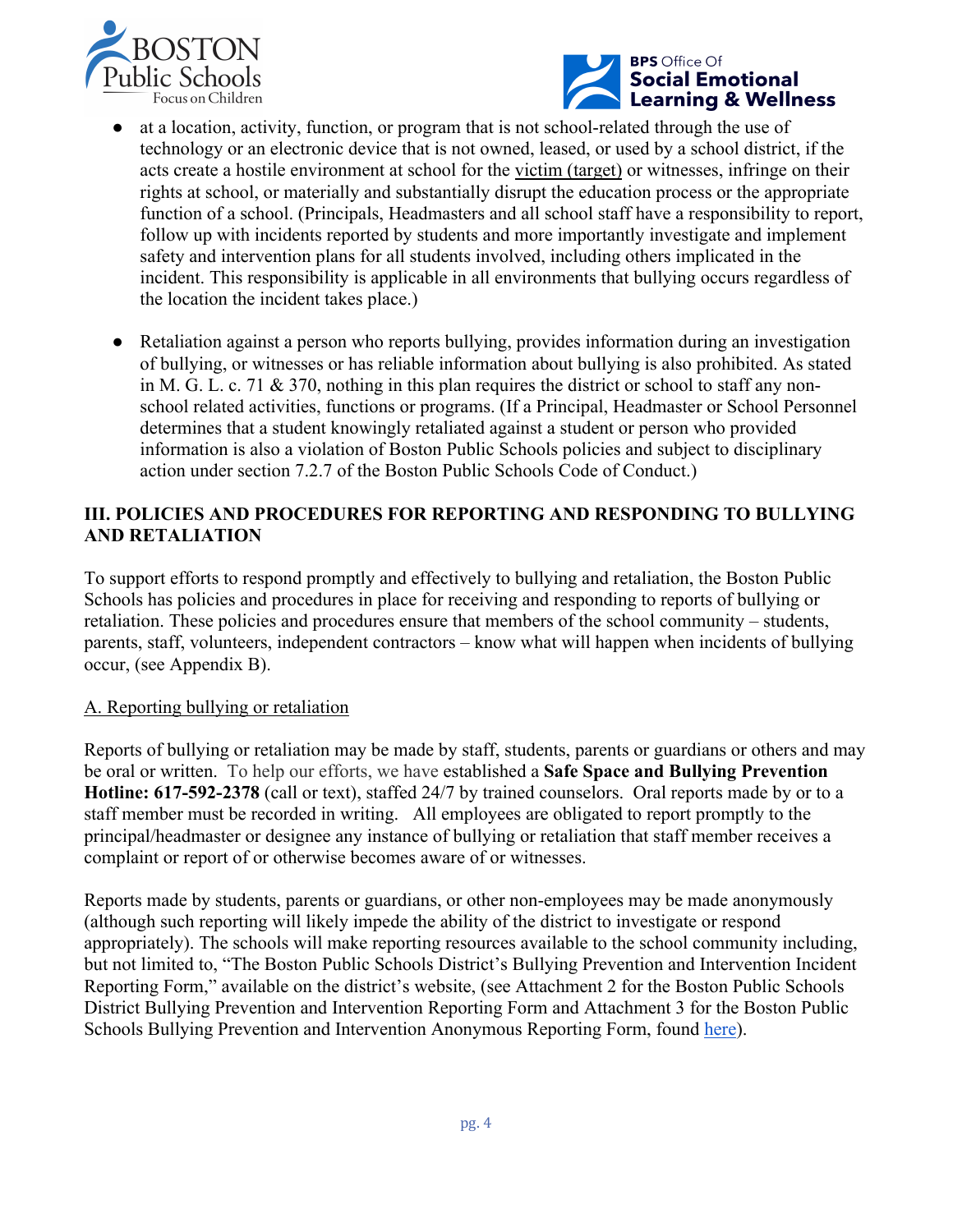



# *Use of the Boston Public Schools District Bullying Prevention and Intervention Reporting Form is not required as a condition to making a report*. Schools will:

- include a copy of the incident Reporting Form in the beginning of the school year packets for students and parents, guardians and caregivers;
- make forms available in the school's main office, the counseling office, the school nurse's office, and other locations determined by the principal or headmaster or designee;
- post it on the school's website.
- provide the school community, including administrators, staff, volunteers, independent contractors, students, and parents or guardians with written notice of its policies for reporting acts of bullying and retaliation;
- provide a description of the reporting procedures and resources, including the name and contact information of the principal, headmaster or designee, that will be incorporated in student and staff handbooks, on the school or district's website and in information about the Boston Public Schools Bullying Prevention and Intervention Plan that is available to students, parents and guardians.
- 1. Reporting by Staff

A staff member will report promptly (orally and then in writing) to the principal, headmaster or designee when he or she witnesses or becomes aware of conduct that may be bullying or retaliation. The requirement to report to the principal, headmaster or designee does not limit the authority of the staff member to respond to behavioral or disciplinary incidents consistent with District policies and procedures for behavior management and discipline.

2. Reporting by Students, Parent or Guardians, and Others

Boston Public Schools strongly encourages students, parents or guardians and others who witness or become aware of an instance of bullying or retaliation involving a student to report it to the principal, headmaster or designee. Reports may be made anonymously, by calling the Safe Space and Bullying Prevention Hotline (617-592-2378), but no disciplinary action will be taken against a perpetrator (aggressor) solely on the basis of an anonymous report. Students, parents, guardians and others may request assistance from a staff member to complete a written report. Students will be provided with practical, safe, private and ageappropriate ways to report and discuss an incident of bullying with a staff member, or with the principal or headmaster or their designee. All reports of bias-based bullying regarding race, color, national origin, ethnicity, religion, sex, sexual orientation, gender identity, disability, age, genetics or active military status will be immediately forwarded to the Office of Equity for review.

## B. Responding to a report of bullying or retaliation

1. Safety

Before fully investigating the allegations of bullying or retaliation, the principal, headmaster or designee will take steps to assess the need to restore a sense of safety to the alleged victim (target) to protect the alleged victim (target) from possible further incidents.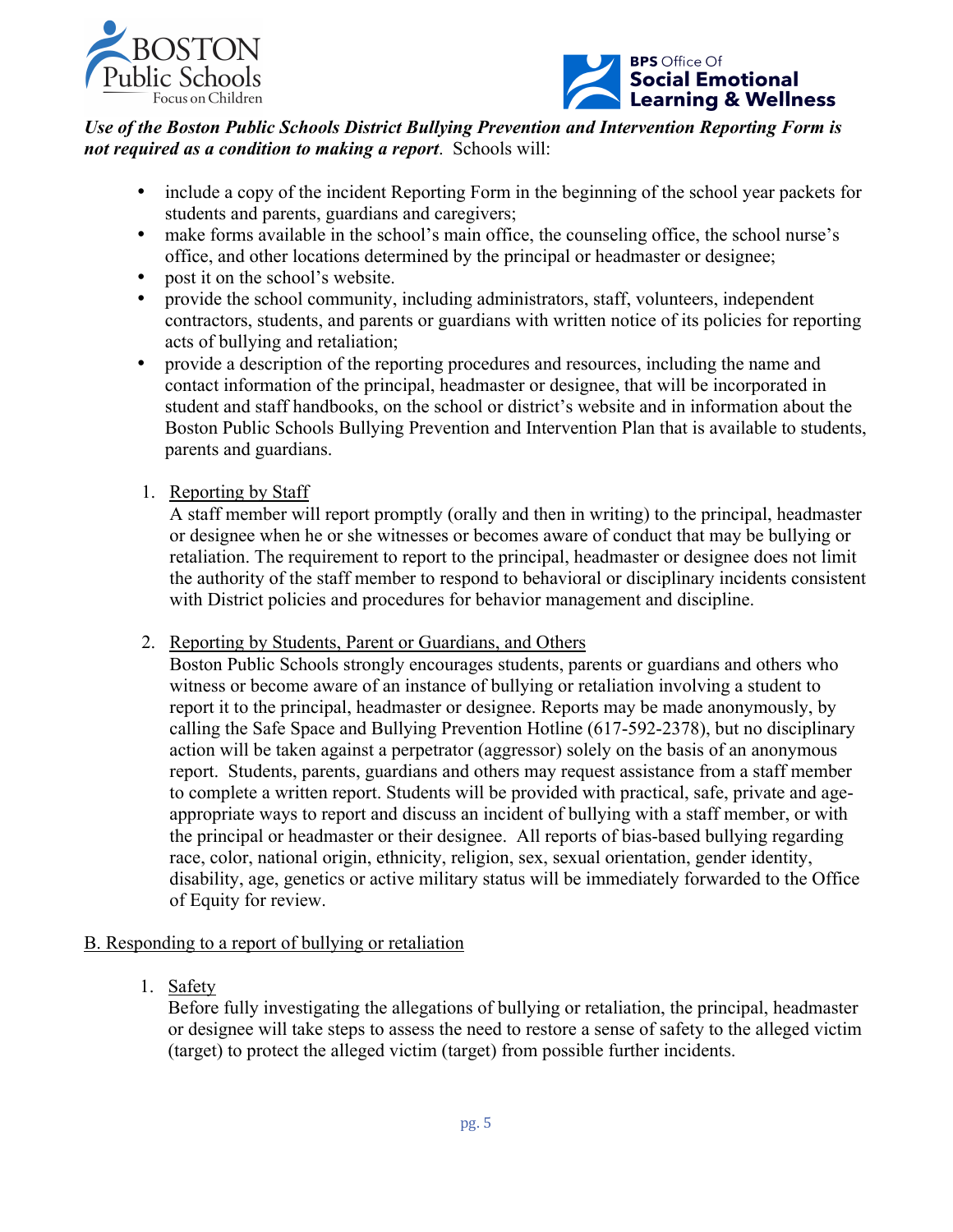



The principal, headmaster or designee may determine that it is appropriate to contact parents or guardians of the 'victim' ('target') prior to or during any investigation, to discuss and address safety concerns during the investigation. Notice will be consistent with state regulations 603 CMR 49.00.

The principal, headmaster or designee will take additional steps to promote safety after the investigation, as necessary. The principal, headmaster or designee shall document the safety measures taken. Responses to promote safety during the investigation may include, but not be limited to, creating a personal safety plan (a written plan is preferable); predetermining seating arrangements for the 'victim' (target) and/or the alleged perpetrator (aggressor) in the classroom, at lunch, or on the bus; identifying a staff member(s) who will act as a "safe person" for the 'victim' (target); and altering the alleged perpetrator's (aggressor's) schedule, and access to the 'victim' ('target') (for example, by revising the alleged perpetrator's entry into and exit from the school building, and his/her hallway and stairwell routes during transition times).

The principal, headmaster or designee will also implement, as needed, appropriate strategies to protect from bullying and retaliation a student who has reported or complained about bullying or retaliation, a student who has witnessed bullying or retaliation, a student who provides information during an investigation, or a student who has reliable information about a reported act of bullying or retaliation.

The confidentiality of students and witnesses reporting alleged incidents of bullying will be maintained to the extent possible given the school's obligation to investigate and respond appropriately to the matter.

- 2. Obligations to Notify Others
	- a. Notice to parents or guardians:

Within 24 hours of receipt of the complaint, the principal/headmaster or designee must notify the parent(s) or guardian(s) of the 'victim' (target) and/or the alleged perpetrator (aggressor) of the allegations of bullying or retaliation, and the procedures for responding**.** Notice will be consistent with state regulations 603 CMR 49.00.

#### b. Notice to Another School or District:

If the reported incident involves students from more than one school district, charter school, nonpublic school, approved private special education day or residential school, or collaborative school, the principal, headmaster or designee first informed of the incident will promptly notify by telephone the principal, headmaster or designee of the other  $school(s)$  of the incident (and documenting the communication) so that each school may take appropriate action. All communications will be in accordance with state and federal privacy laws and regulations, and 603 CMR 23.00.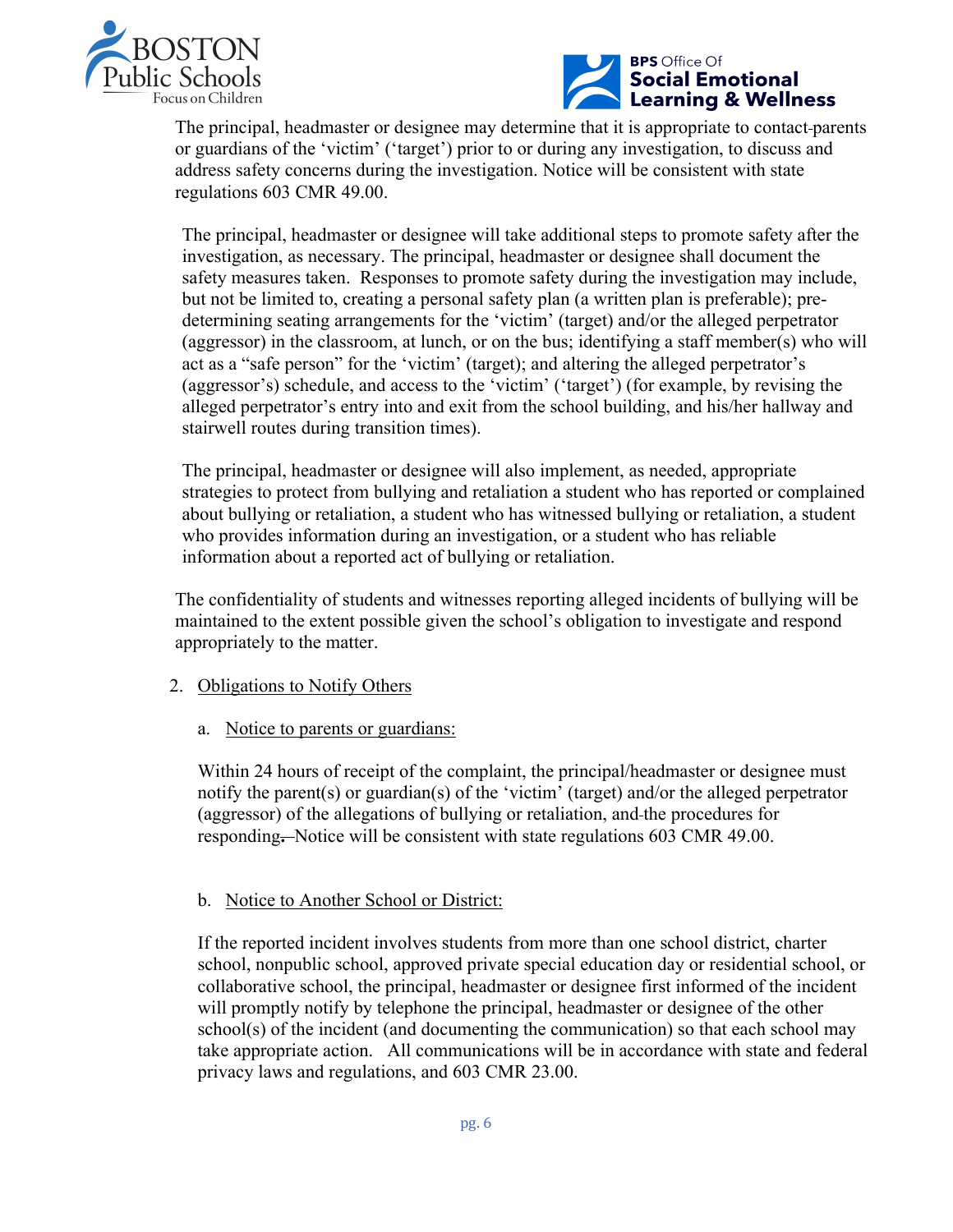



#### C. Notice to Law Enforcement:

At any point after receiving a report of bullying or retaliation, including after an investigation, if the principal/headmaster or designee has a reasonable basis to believe that criminal charges may be pursued against the alleged perpetrator (aggressor), the principal/headmaster or designee will notify the local law enforcement agency. Notice will be consistent with the requirements of 603 CMR 49.00 and locally established agreements with the Boston Police Department.

Also, if an incident occurs on school grounds and involves a former student under the age of 21 who is no longer enrolled in school, the principal/headmaster or designee shall contact the appropriate local law enforcement agency if he or she has a reasonable basis to believe that criminal charges may be pursued against the perpetrator (aggressor).

In making this determination, the principal/headmaster will, consistent with the Plan and with applicable school or district policies and procedures, consult with local law enforcement/school resource officer, and other individuals the principal/headmaster or designee deems appropriate.

#### 1. Investigation:

The principal/headmaster or designee will investigate promptly all reports of bullying or retaliation and, in doing so; will consider all available information, including the nature of the allegation(s) and the ages of the students involved. The principal/headmaster or designee will complete the investigation as soon as practicable, generally not to exceed five (5) school days after receipt of the complaint or report, except for good cause (as documented in the investigatory file).

During the investigation the principal/headmaster or designee will, among other things, interview students, staff, witnesses, parents or guardians, and others, who may have knowledge of the alleged incident(s) or circumstances related to the complaint or report, as necessary to complete the investigation. Where deemed appropriate, the principal/headmaster or designee will conduct interviews of students in consultation with the school counselor. The principal/headmaster or designee will remind the alleged perpetrator (aggressor), 'victim' (target), and witnesses that retaliation is strictly prohibited and will result in disciplinary action.

To the extent practicable, and given his/her obligation to investigate and address the matter, the principal/headmaster or designee will maintain confidentiality during the investigative process.

The principal/headmaster or designee will maintain a written record of the investigation.

Except where this Plan otherwise states, procedures for investigating reports of bullying and retaliation will be consistent with district policies and procedures for investigations and for possible disciplinary action. If necessary, the principal/headmaster or designee will consult with the Operational Superintendent regarding consultation with legal counsel pertaining to the investigation of or response to a complaint or report of bullying or retaliation.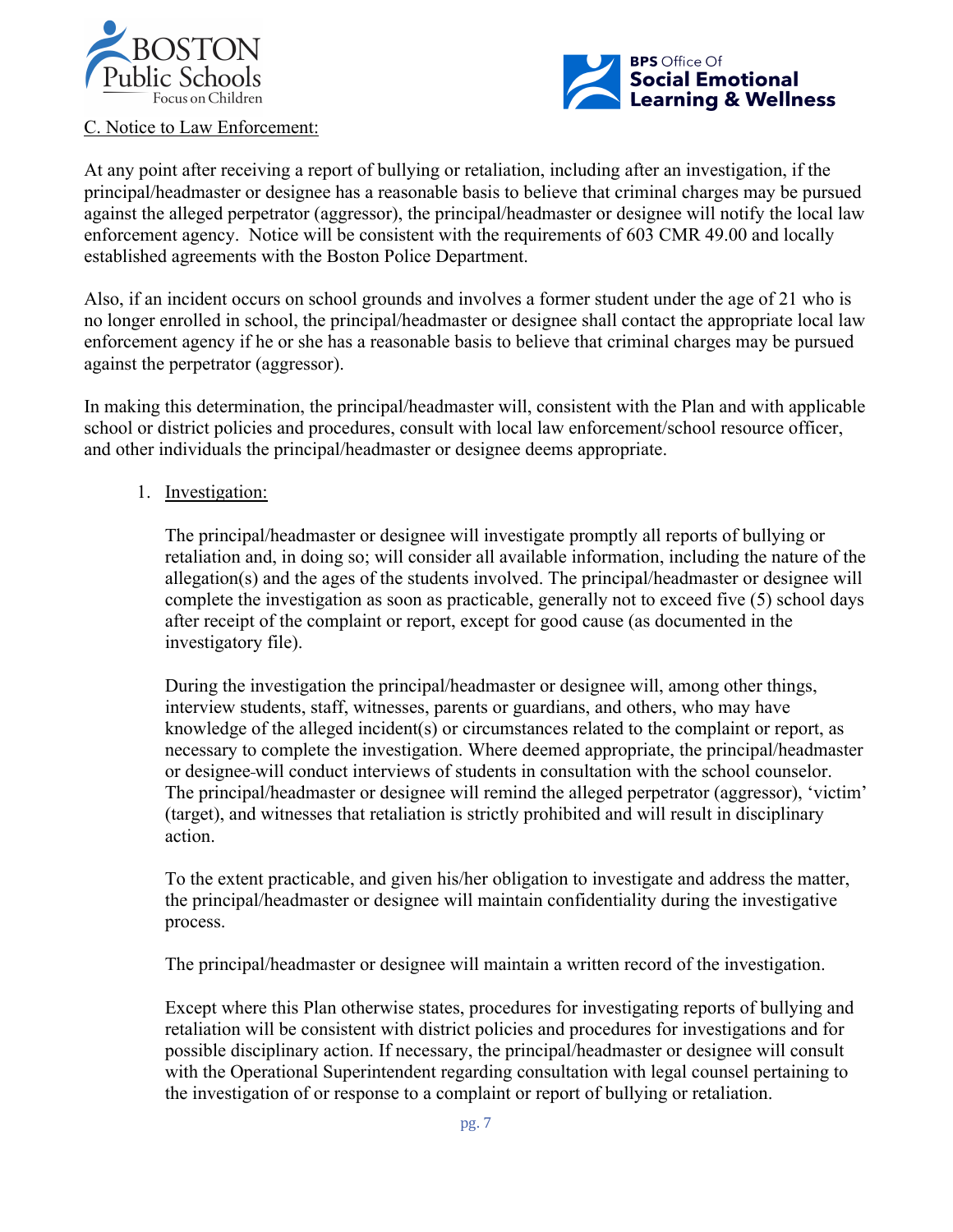



# 2. Determinations:

The principal/headmaster or designee will make a determination based upon all of the facts and circumstances. If, after investigation, bullying or retaliation is substantiated, the principal/headmaster or designee will take steps reasonably calculated to stop the bullying behavior, prevent its reoccurrence, and to ensure that the victim (target) is not restricted or limited in participating in school or in benefiting from the school's programs and activities.

The principal/headmaster or designee will: 1) determine what remedial action is required, if any, including remedying the effects of the bullying on the victim, and 2) determine what other responsive actions and/or disciplinary action are necessary and appropriate.

Depending upon the circumstances, the principal/headmaster or designee may choose to consult with the students' teacher (s) and or school counselor, and the victim's (target's) or perpetrator's (aggressor's) parents or guardians, to discuss concerns, including identifying with the perpetrator's (aggressor's) parents/guardians challenges that may have contributed to the perpetrator's bullying behavior, and for both students to access supports and services needed

## **Notice of Determination**

Upon making a determination, the principal/headmaster or designee will promptly, and by no later than the next school day, try to contact by telephone the parent(s) or guardian(s) of the victim (target) and the perpetrator (aggressor), and to send them a letter or email, to provide notice of the results of the investigation and, if bullying or retaliation is found, what action will be taken to prevent further acts of bullying or retaliation.

All notices to parents and guardians must comply with applicable state and federal privacy laws and regulations. Because of the legal requirements regarding the confidentiality of student records, the principal/headmaster or designee cannot report specific information to the victim's (target) parent or guardian about the disciplinary action taken, but should inform them of any corrective action taken to protect the victim, including a "stay away" order or other directive that the victim (target) must be aware of in order to report violations.

Upon completion of the investigation and determination of action, the report should be emailed to saws@bostonpublicschools.org for entry into the electronic database. All open reports will be shared monthly with the Operational Leaders and Safe and Welcoming Schools Specialists for follow up and review.

#### 3. Responses to Bullying:

The Boston Public Schools have incorporated a range of individualized strategies and interventions that may be used in response to improve and enhance a student's skills or to prevent further incidences of bullying and/or retaliation.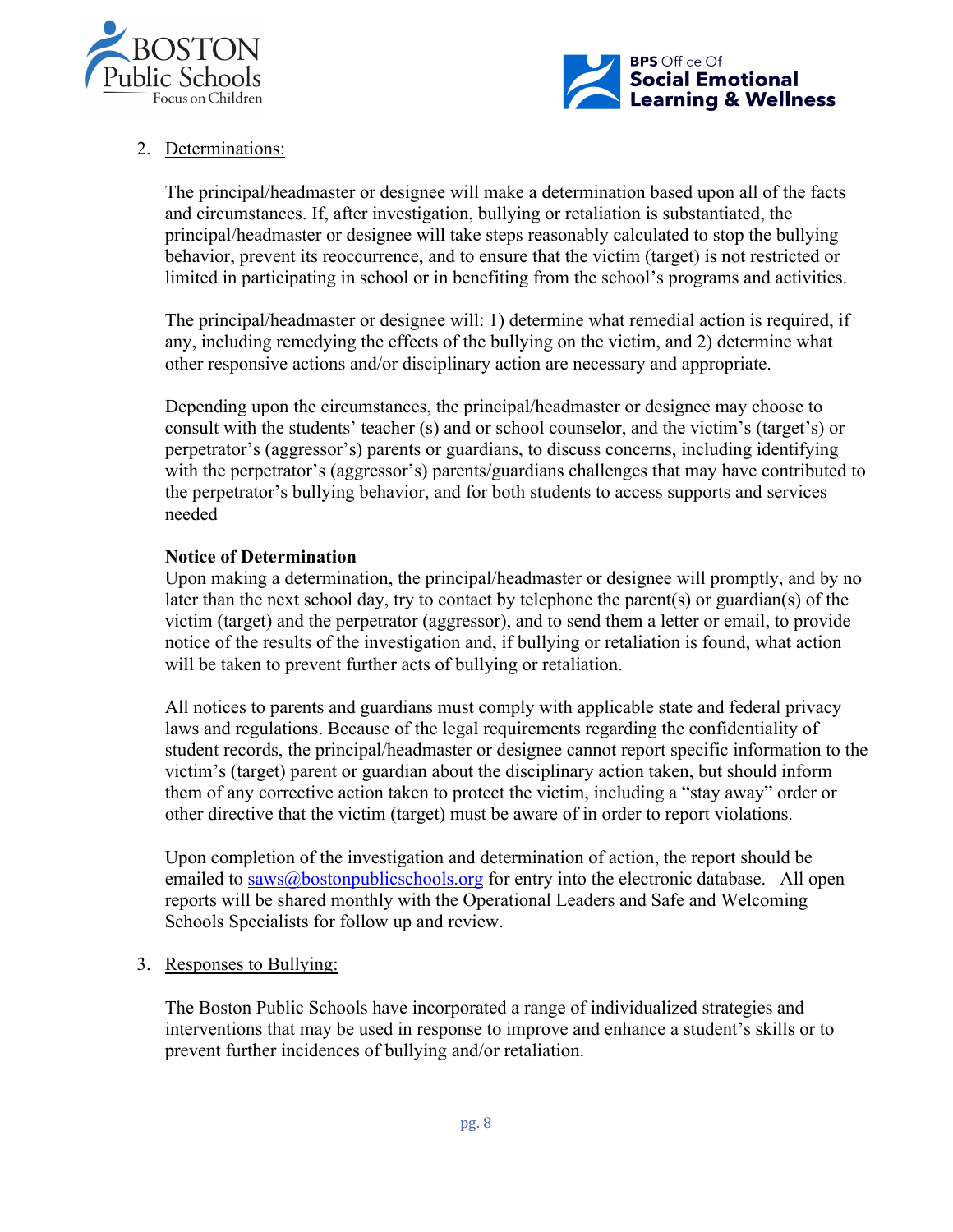



#### a. Teaching Appropriate Behavior Through Skills-Building

Upon the principal/headmaster or designee determining that bullying or retaliation has occurred, the law requires that the school or district use a range of responses that balance the need for accountability with the need to teach the perpetrator (aggressor) appropriate behavior. M.G.L. c. 71 & 370.

Skill building approaches that principal/headmaster or designee may consider include:

- offering individualized skill-building sessions based on the school's/district's antibullying curricula;
- providing relevant educational activities for individual students or groups of students, in consultation with school counselors and/or other appropriate school personnel;
- implementing a range of academic and nonacademic positive behavioral supports to help students improve and develop appropriate ways and alternatives to achieving their goals;
- meeting with parents and guardians to promote and enrich parental partnership and support and to reinforce the anti-bullying curricula and social skills building activities at home;
- adopting behavioral plans to include a focus on developing specific social skills; and making referrals as needed and appropriate for additional supports and services

#### b. Taking Disciplinary Action

If the principal/headmaster or designee decides that disciplinary action is appropriate, the disciplinary action will be determined on the basis of facts found by the principal/headmaster or designee, including the nature, frequency, and seriousness of the conduct, the length of time the prohibited conduct has occurred, whether the perpetrator has engaged in any prior acts of bullying or retaliation, the age of the students involved, and the need to balance accountability with the teaching of appropriate behavior. Discipline will be consistent with the Boston Public Schools Bullying Prevention and Intervention Plan, the Boston Public Schools Code of Conduct and with the school's code of conduct/student handbook. Discipline procedures for students with disabilities are governed by the Federal Individuals with Disabilities Act (IDEA), which should be read in cooperation with state laws regarding student discipline.

#### **If the principal/headmaster or designee determines that a student knowingly made a false allegation of bullying or retaliation, that student may be subject to disciplinary action consistent with the Boston Public Schools Code of Conduct.**

c. Promoting Safety for the Victim (target) and Others

The principal/headmaster or designee(s) will consider what adjustments, if any, are needed in the school environment designed to protect the victim's safety, enhance the victim's (target's) sense of safety and the safety of other school community members.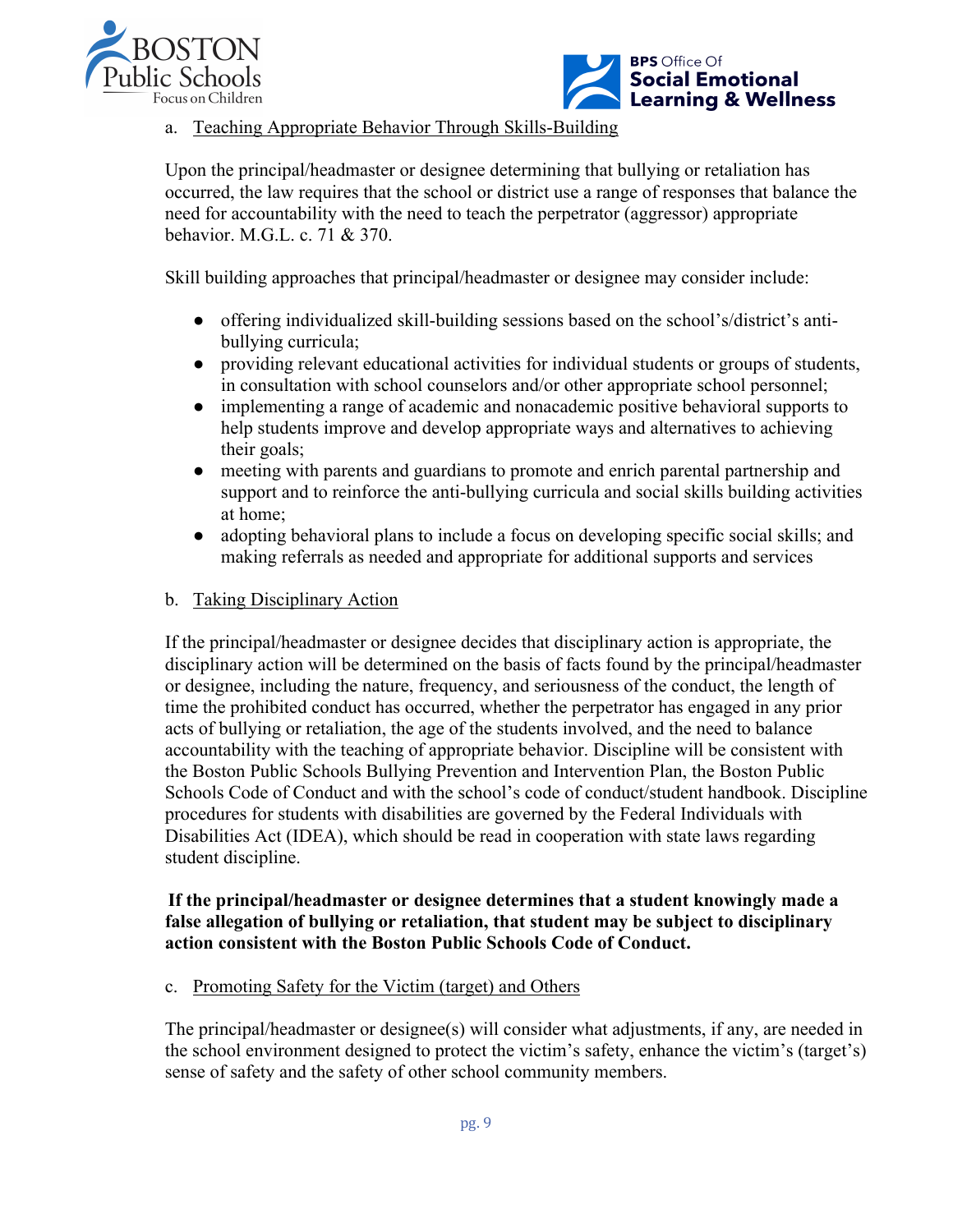



Within one week following the determination and the ordering of corrective, remedial and/or disciplinary action, the principal/headmaster or designee will contact the victim (target) to determine whether there has been a reoccurrence of the prohibited conduct and whether additional supportive services are needed. If so, the principal/headmaster or designee will work with appropriate school staff to implement them promptly.

# **IV. RELATIONSHIP TO OTHER LAWS**

Nothing in the Boston Public Schools Bullying Prevention and Intervention Plan prevents the school or district from taking action to address or remediate discrimination, including harassment, based on a person's membership in a legally protected category under local, state, or federal law, or school or district policies.

Nothing in this Plan is designed or intended to limit the authority of the school or district to take disciplinary action or other action under M.G.L. c. 71 & 37H or 37H1/2, other applicable laws, or local school or district policies in response to violent, threatening, harmful, or disruptive behavior, regardless of whether this Plan covers the behavior.

#### **Current Massachusetts Laws**

- Assault, G.L. c. 265, s 13A
- Assault and Battery, G.L. c. 265, s 13A
- Assault and Battery with a Dangerous Weapon, G.L. c. 265, s 15A
- Assault with a Dangerous Weapon, G.L. c. 265, s 15B
- Civil Rights Violation, G.L. c. 265, s 37
- Assault or Battery for Purpose of Intimidation, G.L. c. 265, s 39
- Stalking, G.L. c. 265, s  $43$
- Criminal Harassment, G.L. c. 265, s 43 A
- Identity Fraud, G.L. c. 265, s 37E
- Malicious Destruction of Property, G.L. c. 266, s 127A (schools and educational facilities are covered under the statute as well).
- Annoying Telephone Calls, G.L. c. 269, s14A
- Hazing, G.L. c. 269, s17
- Disturbance of School Assembly, G.L. c. 272, s 40
- Threats, G.L. c. 275, s  $2$
- Dissemination of Harmful Material to a Minor, G.L. c. 272, s 28

#### **Boston Public Schools Superintendent Circulars**

- *Superintendent's Circular EQT-1*, Nondiscrimination Policy and Statement
- *Superintendent's Circular EQT-2*, Student, Family and Other Third Party Reports
- of Bias-Based Conduct
- Superintendent's Circular EQT-3, Sexual Misconduct Toward Students
- *Superintendent's Circular EQT-4*, Transgender and Gender Non-Conforming Students Nondiscrimination on the Basis of Gender Identity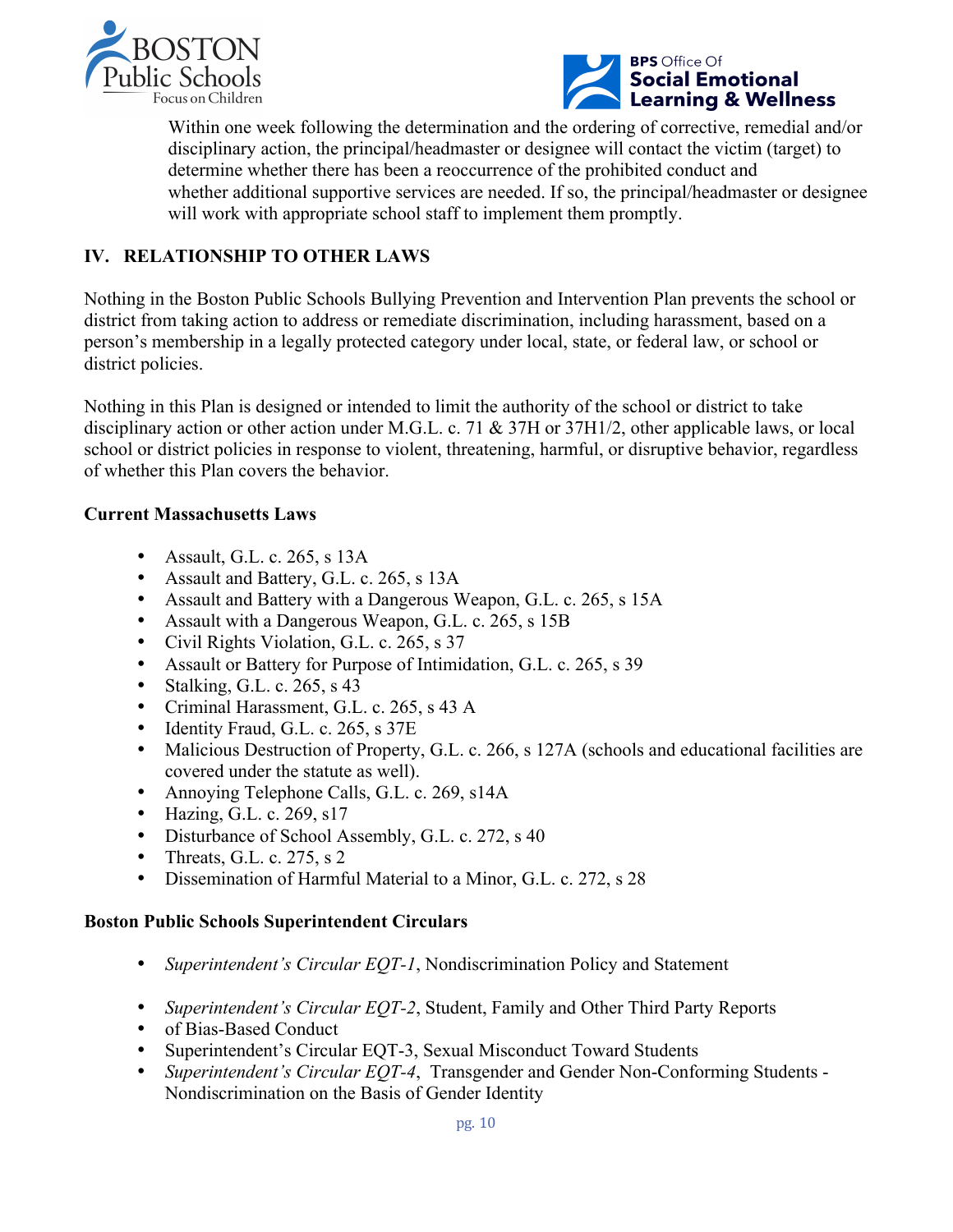



- *Superintendent's Circular EQT-6*, Sexual Misconduct Toward Employees
- *Superintendent's Circular SSS-18*, Bullying Prevention And Intervention Plan
- *Superintendent's Circular LGL-1*, Hazing Law

# **V. LEADERSHIP**

District and school leadership at all levels in the Boston Public Schools will play a critical role in the ongoing development and implementation of the Bullying Prevention and Intervention Plan in the context of other whole school and community efforts to promote positive school climate. School leaders have a primary role in teaching students to be civil to one another and promoting understanding of and respect for diversity and difference. School leaders have a responsibility for setting priorities and for staying up to date with current research on ways to prevent and effectively respond to bullying.

BPS submitted the Boston Public Schools Bullying Prevention and Intervention Plan to the Massachusetts Department of Elementary and Secondary Education and posted it on the BPS website in December 2010. The Plan has been and will continue to be reviewed and updated at least biennially, as mandated by M.G.L. c. 71 & 370.

Public Involvement. As required by M.G.L. c. 71 & 370, the initial Plan was developed in consultation with various constituencies. From May through December 2010, the Boston Public Schools reached out to parents, teachers, school administrators, students, central administrators, Boston Health Commission, and community stakeholders to develop this Plan. In addition, members of the Superintendent's task force met throughout the fall of 2010 to assist in the development of this initial Plan. This process will be conducted biennially. Consultation included, at a minimum, notice and a public comment period prior to adoption.

Assessing Needs & Measures. During the summer and fall of 2010, the planning team met with various school and city agencies to assess what work was already underway and how these resources could be coordinated. The District reviewed the Bullying Prevention curriculum that was already in place. There were early meetings to assure that the Student Handbook contained anti-bullying language and the AUP (Acceptable Use Policy) contained language defining cyberbullying. The student Code of Conduct was also amended to include language prohibiting bullying and clearly defining the consequences connected to it.

The School Department established a Safe Space and Bullying Hotline (617-592-2378) for anonymous reporting of bullying and safety related incidents in the Boston Public Schools. The Superintendent has placed the Bullying Prevention Intervention Initiative under the leadership of department of Succeed Boston program.

Planning & Oversight. The Boston Public Schools, in accordance with MA Law M.G.L. c. 71 & 370, has designated the principal/headmaster or designee of each school as the person responsible for receiving reports, recording incidents and investigating all incidents. The principal/headmaster or designee is responsible for responding to and resolving all cases.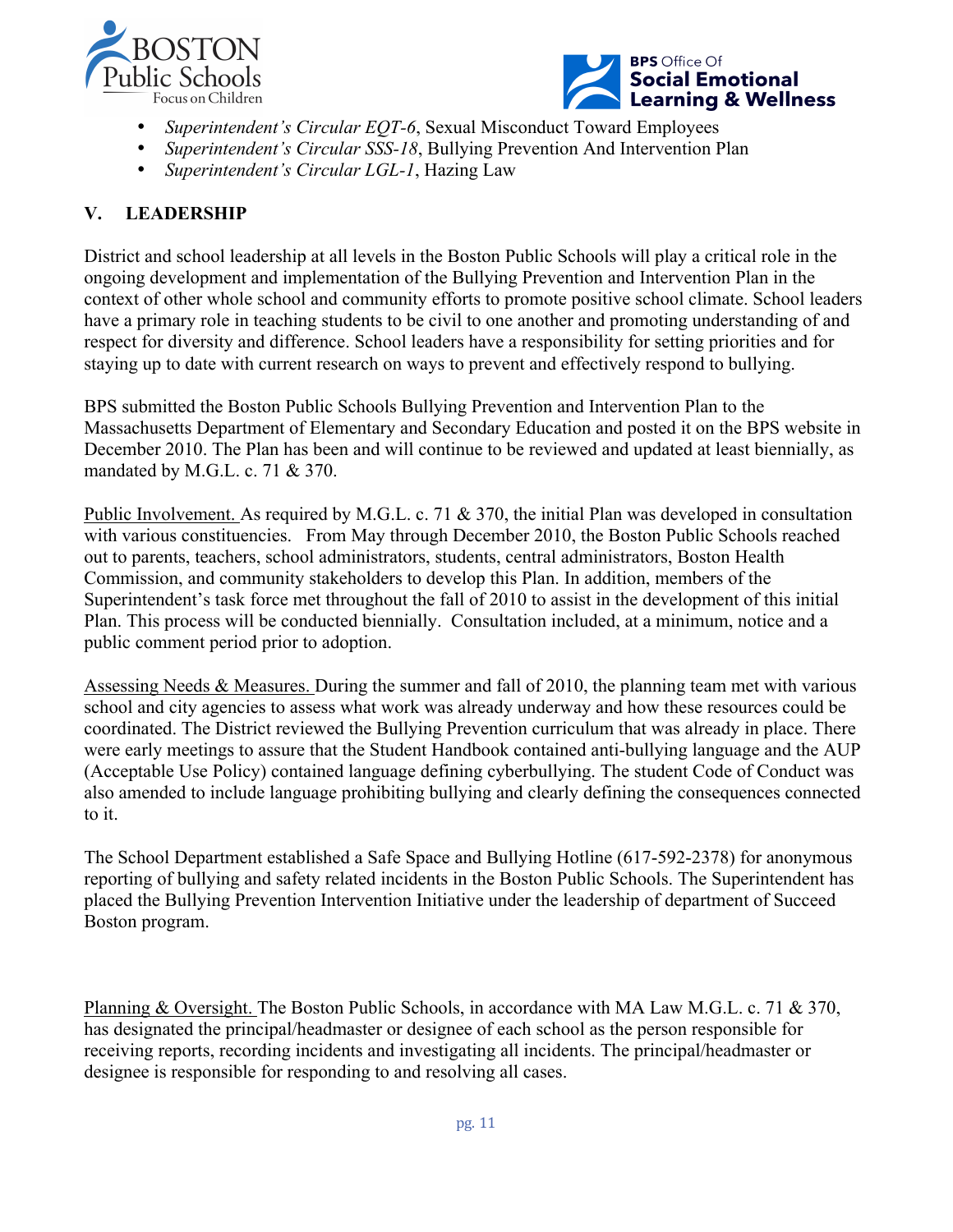



The following school or district leaders are responsible for the following tasks under the Plan:

| 1.) Receiving reports on bullying                                                                                                                                                                 | Senior Director of Succeed Boston or his/her designee<br>and school leaders                                                    |
|---------------------------------------------------------------------------------------------------------------------------------------------------------------------------------------------------|--------------------------------------------------------------------------------------------------------------------------------|
| 2.) Collecting and analyzing building-or<br>school-wide data on bullying to assess the<br>present problem and to measure improved<br>outcomes.                                                    | Succeed Boston with Operational Superintendents and<br><b>Operational Leaders</b>                                              |
| 3.) Creating a process for recording and<br>tracking incident reports and for accessing<br>information related to victims (targets)<br>and perpetrators (aggressors).                             | <b>Succeed Boston</b>                                                                                                          |
| 4.) Planning for the ongoing professional<br>development that is required by the law                                                                                                              | <b>Succeed Boston</b>                                                                                                          |
| 5.) Planning supports that respond to<br>needs of victims (targets) and perpetrators<br>(aggressors).                                                                                             | School leaders with support from Operation<br>Superintendents and Operational Leaders                                          |
| 6.) Choosing and implementing the<br>curricula that the school or district will<br>use.                                                                                                           | Office of Social Emotional Learning and<br><b>Wellness/Succeed Boston</b>                                                      |
| 7.) Developing new or revising current<br>policies and protocols under the Plan,<br>including an Internet Safety Plan, and<br>designating key staff to be in charge of<br>implementation of them. | Succeed Boston and School Committee                                                                                            |
| 8.) Amending district-wide and school<br>based student and staff handbooks and<br>code of conducts.                                                                                               | Code of Conduct Advisory Council, school leaders,<br>Office of Social Emotional Learning and<br><b>Wellness/Succeed Boston</b> |
| 9.) Leading the parent or family<br>partnership efforts and drafting parent<br>information materials.                                                                                             | Office of Social Emotional Learning and<br>Wellness/Succeed Boston / Office of Engagement                                      |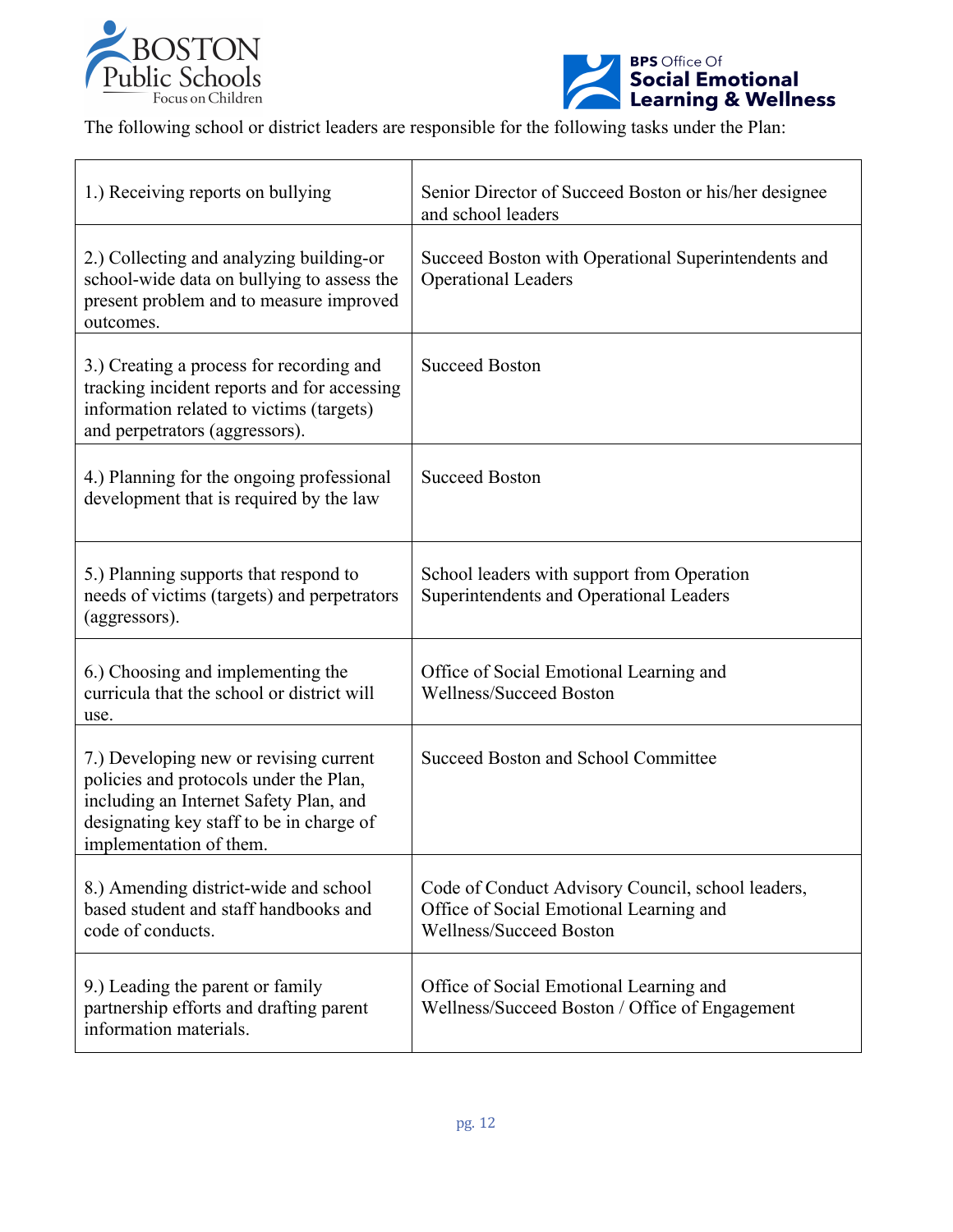



| 10.) Reviewing and updating the Plan      |  |
|-------------------------------------------|--|
| biennially, or more frequently as needed. |  |

Anti-Bullying Task Force

Each School Community Member is responsible for:

- complying with this Plan, where applicable;
- ensuring that (s)he does not engage in bullying behaviors toward another person on school grounds or in a school-related activity;
- ensuring that (s)he does not retaliate against any other person for reporting or filing a complaint, for aiding or encouraging the filing or a report or complaint, or for cooperating in an investigation of bullying;
- cooperating in the investigation of reports or complaints of bullying, retaliation, or biasbased bullying.

# **VI. PARTNERING WITH FAMILIES AND GUARDIANS**

The Boston Public Schools Bullying Prevention and Intervention Plan includes strategies to support and partner with students, and families in an effort to increase the capacity of each of our schools as well as the district to prevent and respond to bullying. Resources for families and communication with them are essential aspects of effective collaboration in parental partnerships.

Bullying prevention and intervention curricula are available on www.bostonpublicscshools.org. These are used by the schools, can be downloaded and a paper copy provided to parents and families include information about: (i) how parents and guardians can reinforce the curricula at home and support the school or district plan; (ii) the dynamics of bullying; and (iii) online safety and cyberbullying. Parents and guardians will also be notified in writing each year about the student-related sections of the Boston Public Schools Bullying Prevention and Intervention Plan.

Schools will work in partnership with School Site Councils and parent organizations to create parent resource and information networks. As requested, Safe and Welcoming Schools Specialists will join with these parent groups to offer education programs for parents and guardians that are focused on the parental components of the anti-bullying curricula and any social competency curricula used by the school(s).

Schools will annually inform parents and guardians of enrolled students about the anti-bullying curricula that are being used. This notice will include information about how to submit a report, the dynamics of bullying, including cyberbullying and online safety. The schools will send parents written notice each year about the student-related sections of the Boston Public Schools Bullying Prevention and Intervention Plan and the Boston Public Schools Internet Acceptable Use Policy. All notices and information made available to parents or guardians will be in hard copy and electronic formats, and will

be available in the language(s) most prevalent among parents and guardians. Each school will post the Boston Public Schools Bullying Prevention and Intervention Plan and related information on its website.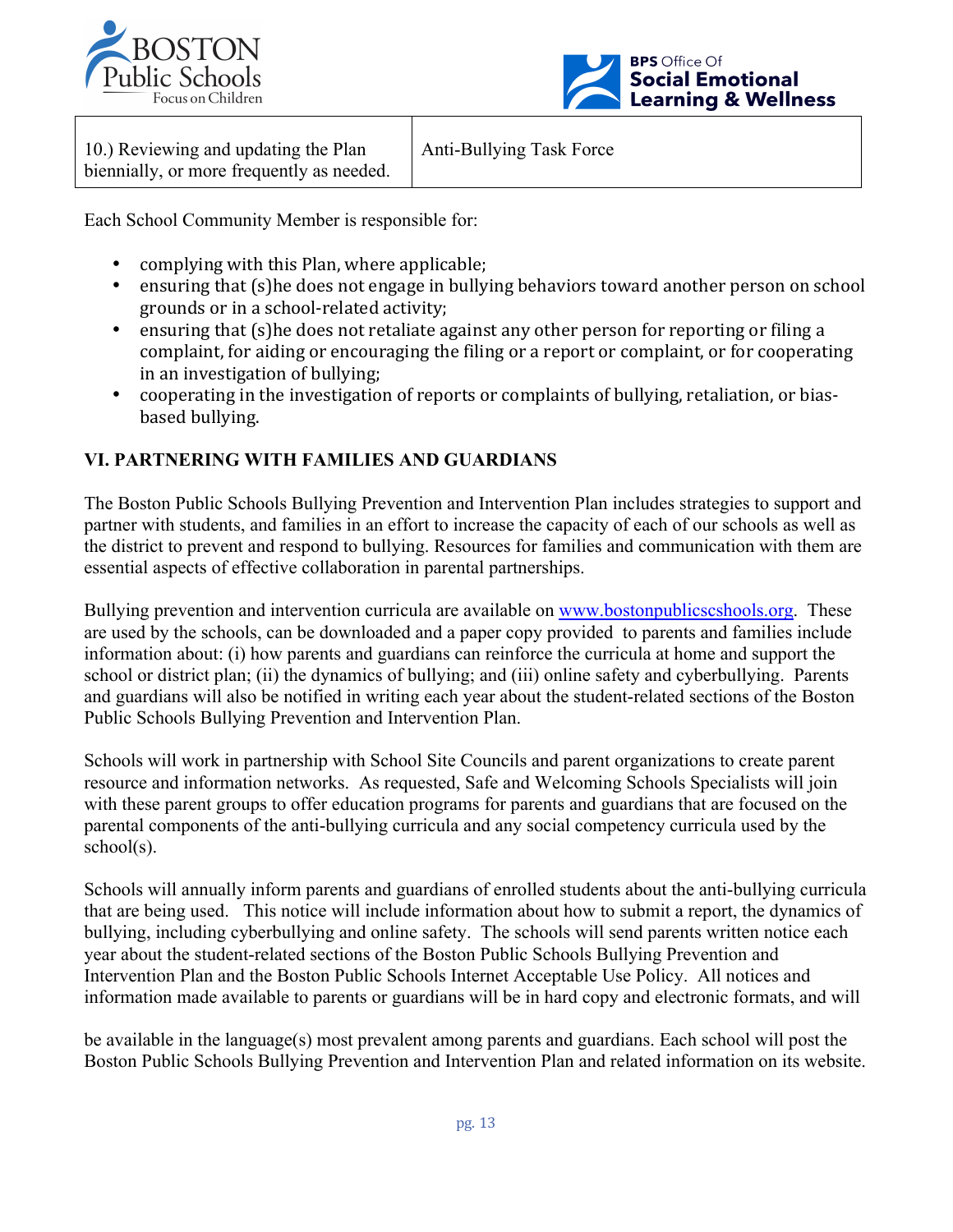



# **VII. TRAINING AND PROFESSIONAL DEVELOPMENT**

The Boston Public Schools ongoing professional development plans reflect the requirements under M. G. L. c. 71 & 370 to provide ongoing professional development for all staff, including but not limited to, educators, administrators, counselors, itinerants, school nurses, bus monitors, cafeteria workers, custodians, bus drivers, athletic coaches, advisors to extracurricular activities, paraprofessionals, volunteers, and all other adults who are in contact with students on behalf of the District.

Annual staff training on the Plan: Boston Public Schools will offer professional development to all administrators, teachers, paraprofessionals, and all ancillary staff members under the employment of the Boston Public Schools. This professional development will include; Identifying Bullying Behavior, Types of Bullying, Roles of Perpetrators/Victims/Bystanders, Rights and Responsibilities under the Law M. G. L. c. 71 & 370, Information of our most at -risk populations and Internet Safety and Responsibility. Student Training will also focus on other skills including care, empathy and learning how to appropriately assert themselves in challenging situations.

In addition to the topics listed above, Boston Public Schools will continue to offer a 14 hour professional development throughout the year through Succeed Boston. The advanced professional development for "Bullying Intervention Specialists" (see attachment 1) will continue throughout the year. This intensive training will build and develop capacity at all schools to appropriately and effectively identify and respond to bullying and retaliation.

Schools will annually be provided with written protocols on reporting and investigating bullying allegations. Principals/Headmasters will be updated at as needed of protocol and policy changes in Boston Public School's efforts in Bullying Prevention and Intervention. The Operational Superintendent will be responsible for updating Principals/Headmasters or designees. In an effort to maintain compliance, the Operational Superintendent will be notified of cases that have exceeded the timelines and his/her designee will follow up to ensure all concerns are addressed and responded to appropriately, and consistent with this Plan.

# **VIII. ACADEMIC AND NON-ACADEMIC ACTIVITIES**

The Boston Public Schools will provide age-appropriate instruction on bullying prevention in each grade that is incorporated into the school's or district's curricula. Curricula will be evidence-based. Effective instruction will include classroom approaches, whole school initiatives, and focused strategies for bullying prevention and social skills development.

#### A. Specific bullying prevention approaches.

- listen empathically; start and encourage conversations with students about bullying;
- use appropriate tone, volume and an even rate and rhythm;
- be empathic and compassionate, encourage and validate the qualities in all your students;
- focus on feelings not just facts;
- do not overact as that can lead to anxieties amongst some students. Remain calm, unimpressed and professional;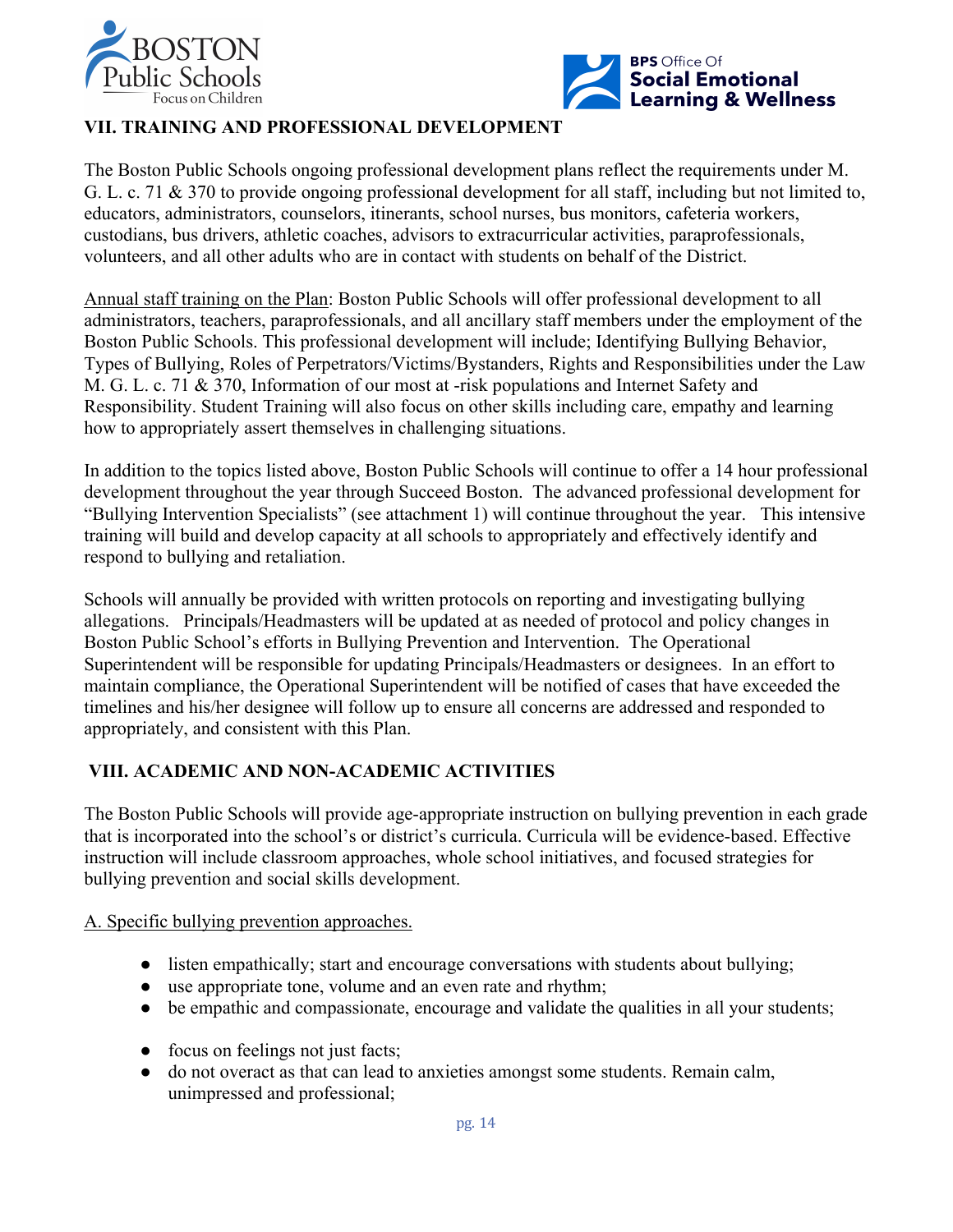



- be nonjudgmental but proactive and ready to intervene when necessary;
- make yourself available, let students know that they are not alone and should seek adult assistance when bullied; they should not have to respond to bullying by themselves;
- encourage students to report bullying and always follow up;
- whenever bullying or any other type of harassment comes up in conversation, give a clear message that you disapprove of it; your silence could be mistaken or perceived as acceptance and approval;
- use restatements to clarify messages; specifically, what is being said by the student(s), the adult(s) and others involved;
- don't use peer mediation or restorative practices in cases of bullying because of nature of perpetrator-victim dynamics, especially the innate power imbalance that is typically present;
- help all students develop assertiveness and conflict-resolution skills and focus more intensely on students who are involved in bullying incidents;
- model and exemplify behaviors of respect and tolerance that you expect from your students;
- track bullying incidents and how they were addressed; share effective strategies with others;
- deal with bullying behaviors consistently and immediately and focus on outcomes, not punishments;
- always consider the needs of students with exceptionalities when they are involved in bullying incidents;
- foster respecting differences across all settings as this approach often leads to equal treatment and acceptance amongst students.

#### B. General teaching approaches that support bullying prevention efforts

- creating a strong anti-bullying plan that will be enforced first and foremost by adults;
- empowering bystanders who witness bullying activities to effectively and safely intervene;
- promoting acceptance, tolerance and respect in order to improve and promote a school climate that includes and connect with all students in meaningful ways;
- recognizing the dynamics and complexities involved in perpetrator (aggressor)-victim (target) relationships;
- develop intervention programs that will reduce the prevalence of bullying behaviors and create a safe school climate that fosters positive learning experiences for all students;
- develop creative strategies to promote social competence for children who engage in bullying behavior, victims (targets) of bullying, and bystanders;
- to develop ways to help students who engage in bullying to find more socially appropriate and acceptable ways of interactions and building meaningful connections with others, especially those they perceive to be vulnerable or different;
- to build an effective support system for protecting victims of bullying.

## **IX. ACCESS TO SUPPORT, RESOURCES & SERVICES**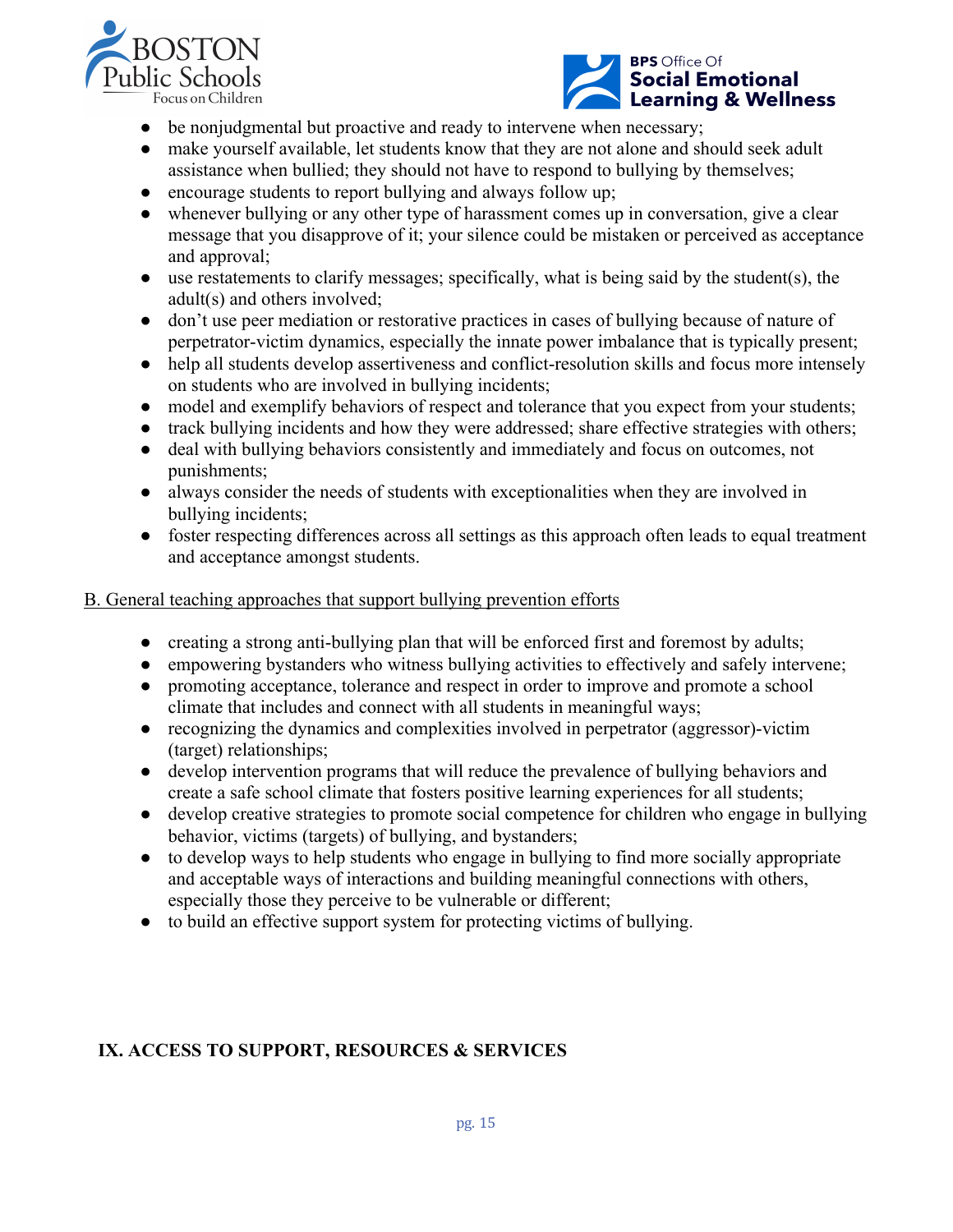



A key aspect of promoting safe, healthy and welcoming school environments is ensuring that the underlying emotional needs and concerns of all students are first validated and then addressed. These students include victims (targets), perpetrators (aggressors), or bystanders of bullying in all forms and types, including cyberbullying. The Boston Public Schools will also respond to and provide support and services around the overall well-being of families whenever needed.

- a. Identifying resources: School counselors and other staff, together with building Administrators, will work to identify the school's capacity to provide counseling, case management and other services for students primarily (victims, perpetrators and bystanders) and their families if deemed appropriate and necessary. Schools will conduct an annual review of staffing and programs that support the creation of positive school environments, focusing on early interventions and intensive services, and develop recommendations and action steps to fill resource and service gaps. The Boston Public Schools will continue to work in collaboration with local and state agencies to adopt evidenced-based curricula and to provide additional preventive services to students, parents and guardians, faculty and staff.
- b. Counseling and other services: School counselors, and other staff, nurses, school psychologists and special educators provide a variety of skill-based services to students within the educational setting that include ongoing emotional support, risk assessment, crisis intervention, and help with community based counseling referrals, when appropriate and needed. School counselors, and other staff, meet with parents and teachers as needed to help address students' academic, emotional, and behavioral concerns as collaboratively as possible. School counselors, and other staff, work with administrators to provide linguistically appropriate resources to identified and needed families. School counselors, and other staff, maintain up-to-date information on community based mental health referrals as well as Community Service Agencies (CSA) within the local vicinity, providing services to Medicaid eligible students. School counselors, and other staff, school psychologists and intensive special needs educators work collaboratively to develop behavior plans and social groups specific to the needs of individual students and the groups as a whole. In addition, school counselors, and other staff, school psychologists, and special education professionals' work together to educate and support parents, conduct parent workshops, and apprise parents of outside resources to support and enhance their skills so they can continue to support their children.
- c. Students with disabilities: As required by M.G. L. c. 71B & 370, as amended by Chapter 92 of the Acts of 2010, when the IEP Team determines that the student has an autism spectrum disorder or has a disability that affects social skills development or the student may participate in or is vulnerable to bullying, harassment, or teasing because of his/her disability, the Team will consider what should be included in the IEP to develop the student's skills and proficiencies to avoid and respond to bullying, harassment, or teasing.
- d. Referral to outside services: The Boston Public Schools will establish a referral protocol for referring students and families to outside services as needed. School counselors and other specialists will help students and families' access appropriate and timely services. Referrals must comply with relevant laws and policies.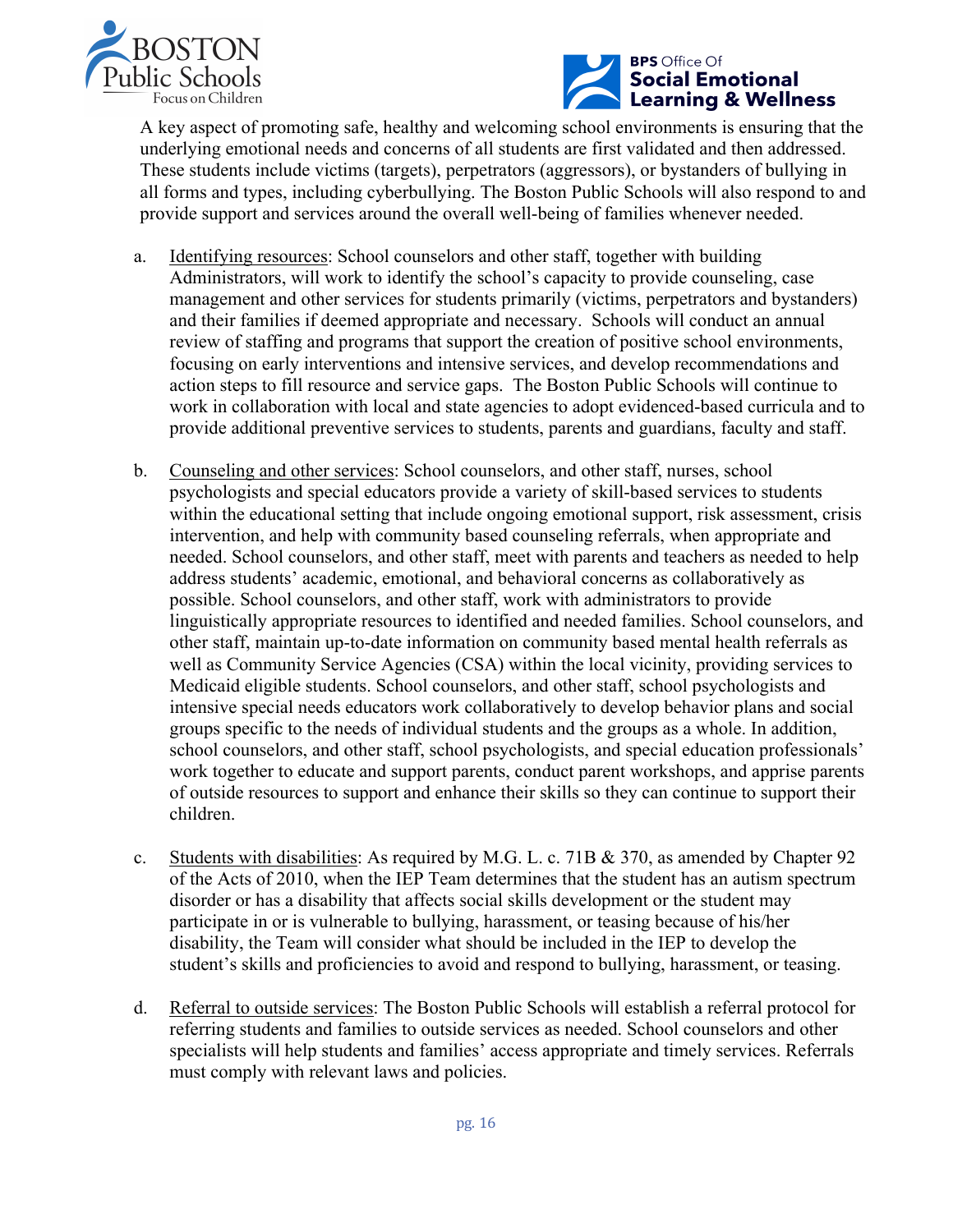



#### **Bullying Prevention and Intervention Protocols:**

All calls to the Safe Schools and Bullying Prevention Hotline (617-592-2378) will be sent electronically to the school leader. More serious and repeated reports will also be forwarded to the Operational Superintendent. All reports of bias-based bullying regarding race, color, national origin, ethnicity, religion, sex, sexual orientation, gender identity, disability, age, genetics or active military status will be immediately forwarded to the Office of Equity for review. Please contact your OS and/or your OL for guidance, if needed.

- 1. All complaints filed directly with schools should be documented, with investigation and findings on the Safe Schools and Bullying Prevention Reporting Form (see attachment 1.)
- 2. The completed investigation should be forwarded to  $saws@bostonpublic schools.org$ . The reporting form is available on the BPS website and can also be found here.
- 3. Upon receipt of the report, the school must notify (within 24 hours after receiving the report), the parent or guardian of the alleged victim of their intention to investigate the incident. *It is highly recommended that a safety plan be put in place for students who have been confirmed as targets and that interventions are documented in SIS for both the target and the aggressor.* (Template attached.)
- 4. Bullying incidents must be investigated and completed by the school leader, including action steps **within 5 school days**. All open cases will be distributed monthly to the Operational Leader and Operations Superintendent.
- 5. All allegations of staff on student bullying/harassment will be forwarded directly to the Operations Superintendent for investigation.

## **X. PROTOCOLS**

#### **How to Respond to an Allegation of Bullying:**

Step 1: Upon receipt of a bullying allegation notify the reporter **within 24 hours** that you have received the report, that you are investigating and will notify them of your findings **within 5 days**.

Step 2: Set up a meeting with the alleged victim (target).

- Are there safety concerns?
	- oIf yes, set up a safety plan and notify the parent. Consider class seating, bus, lunch, recess and "specials". With the help of the victim (target), identify a trusted adult the student can go to for assistance
	- o Notify the trusted adult of the plan
	- o Notify the teacher(s) of the allegation and the trusted adult
- take a statement from the victim (target) and get names of witnesses

Step 3: Set up a meeting with the alleged aggressor.

- Are there any safety concerns?
	- o Develop an action plan that keeps the victim and aggressor separate and notify the parent. Think about class seating arrangements, lunch bus, "specials" and recess

o Notify teacher(s) of the allegation and any safety or action plans developed.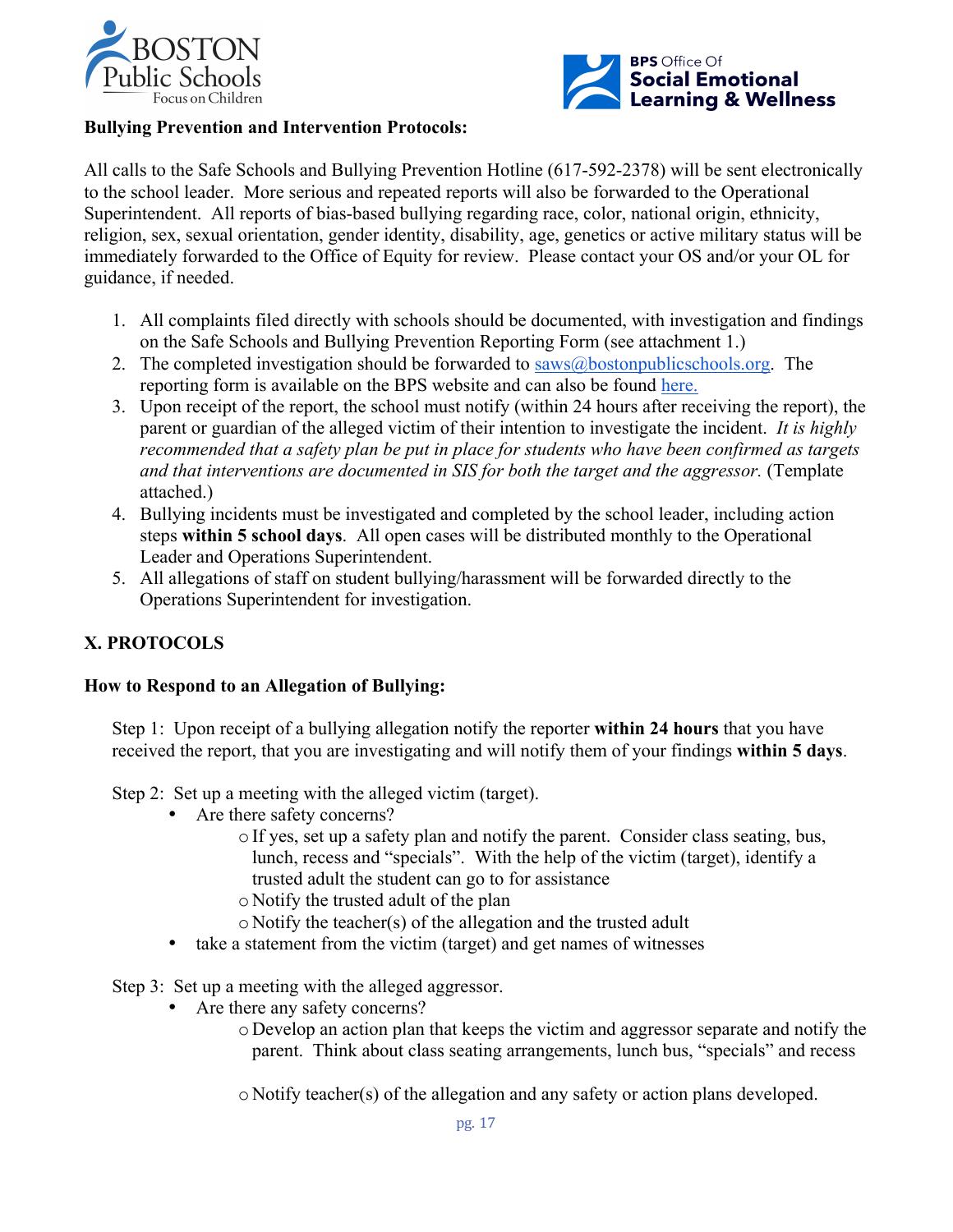



• take a statement from the alleged perpetrator (aggressor)

Step 4: Document statements from all witnesses.

Step 5: Assess whether the situation meets the standard for bullying:

- power imbalance
- repeated
- intentional
- Step 6: Does this allegation involve a protected class? (Race, color, national origin, ethnicity, religion, sex, sexual orientation, gender identity, disability, age, genetics, or active military status.) All reports regarding Civil Rights Violations of protected classes shall also be forwarded to the Office of Equity for tracking and, if necessary, further investigation, (Sections 1, 21.1 and 21.2 of the Code of Conduct).
	- if yes, contact the Office of Equity, equity $\omega$ bostonpublischools.org;
	- if no, proceed to step 7

Step 7: Complete Sections 2 and 3 of Attachment 1.

- document dates of meetings and calls with parents;
- document all interviews;
- determine if the allegation is bullying, retaliation, simple conflict or Code of Conduct violation;
- document action taken;
- schedule a date to follow up with all parties;
- document incident in SIS under the Conduct Module;
- return completed form to: Safe and Welcoming Schools SAWS@bostonpublicschools.org.

Attachment 1

BOSTON PUBLIC SCHOOLS SAFE SCHOOL AND BULLYING PREVENTION HOTLINE REPORTING FORM (617) 592-2378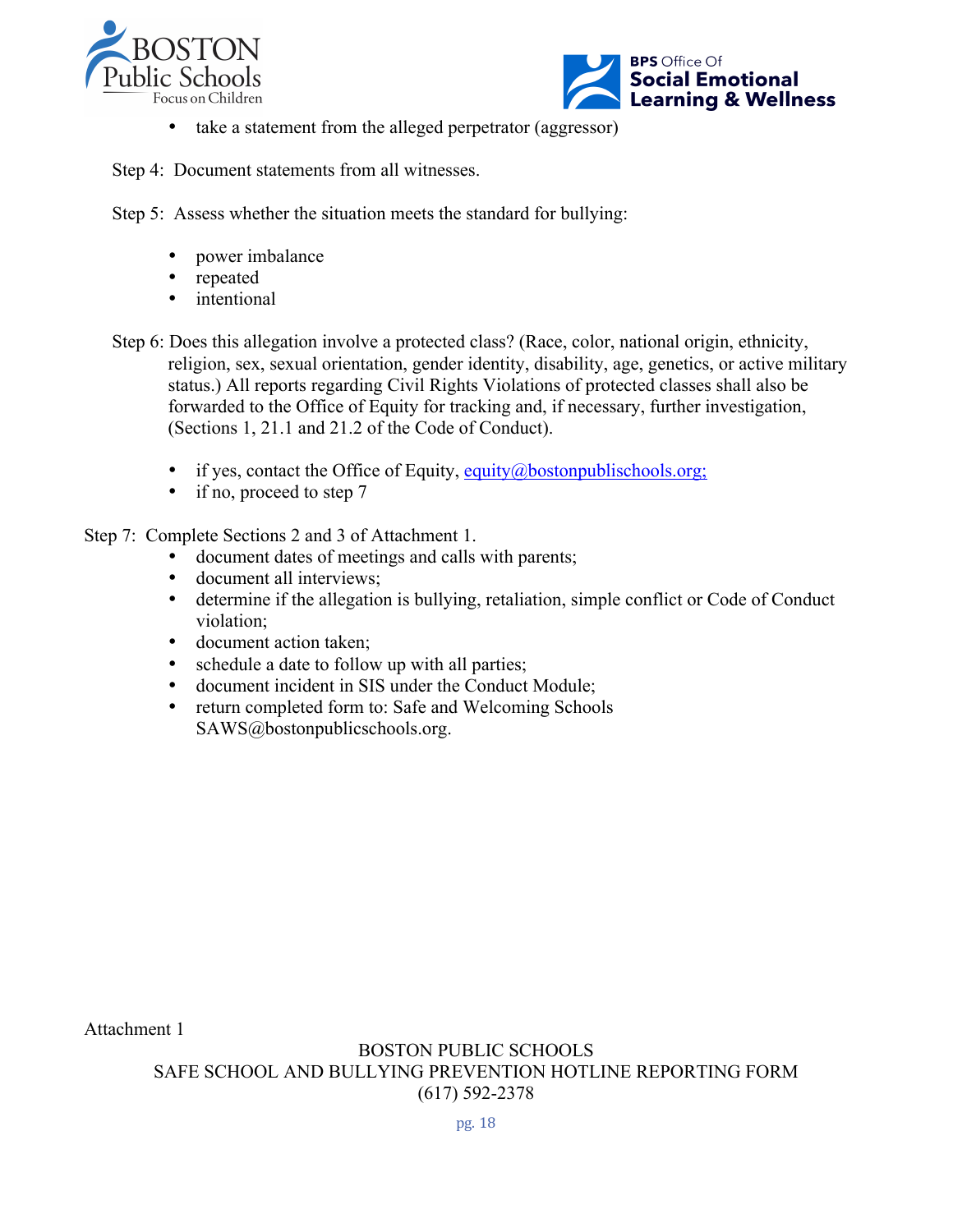



Succeed Boston/ Safe and Welcoming School Center saws@bostonpublicschools.org

*Please note: All allegations regarding bullying based on account of race, color, national origin, ethnicity, religion, sex, sexual orientation, gender identity, disability, age, genetics, or active military status will be also submitted to the Office of Equity for review of potential civil rights violations.* 

|  | 1. Person Taking the Report: |  |  |
|--|------------------------------|--|--|
|--|------------------------------|--|--|

Date\_\_\_\_\_\_\_\_\_\_\_\_\_\_\_\_\_\_\_\_\_\_\_\_\_\_\_\_\_\_\_\_\_\_\_\_\_\_Time\_\_\_\_\_\_\_\_\_\_\_\_\_\_\_\_\_\_\_\_\_\_\_\_\_\_\_\_\_\_\_

- **2.** Report from: Hotline Superintendent's Office Mayor's Help Line Other
- **3.** Contact information/telephone number of reporter: (Note: Reports may be made anonymously, but no disciplinary action will be taken against an alleged aggressor solely on the basis of an anonymous report.)
- **4.** Check whether the caller is the: Target of the behavior □ Reporter □
- **5.** If staff member, state your school or work site:

 $\mathcal{L}_\text{max}$ 

**6.** Does this allegation involve a protected class? Y or N circle one

**7.** (Race, color, national origin, ethnicity, religion, sex, sexual orientation, gender identity, disability, age, genetics, or active military status.) All reports regarding Civil Rights Violations of protected classes shall also be forwarded to the Office of Equity for tracking and, if necessary, further investigation, (Sections 1, 21.1 and 21.2 of the Code of Conduct). If yes, contact the Office of Equity, equity $\omega$ bostonpublischools.org

**8.** Name of Target (of behavior):

| 9. | $\sim$<br>-3011 |  |  |
|----|-----------------|--|--|
|    |                 |  |  |

**10.** Name of Aggressor (Person who engaged in the behavior):

 $\mathcal{L}_\text{max}$  and the contract of the contract of the contract of the contract of the contract of the contract of the contract of the contract of the contract of the contract of the contract of the contract of the contrac

 $\mathcal{L}_\text{max}$  , and the contribution of the contribution of the contribution of the contribution of the contribution of the contribution of the contribution of the contribution of the contribution of the contribution of t

**11.** Date(s) and Location(s) of Incident(s):

**12.** Time when Incident(s) Occurred: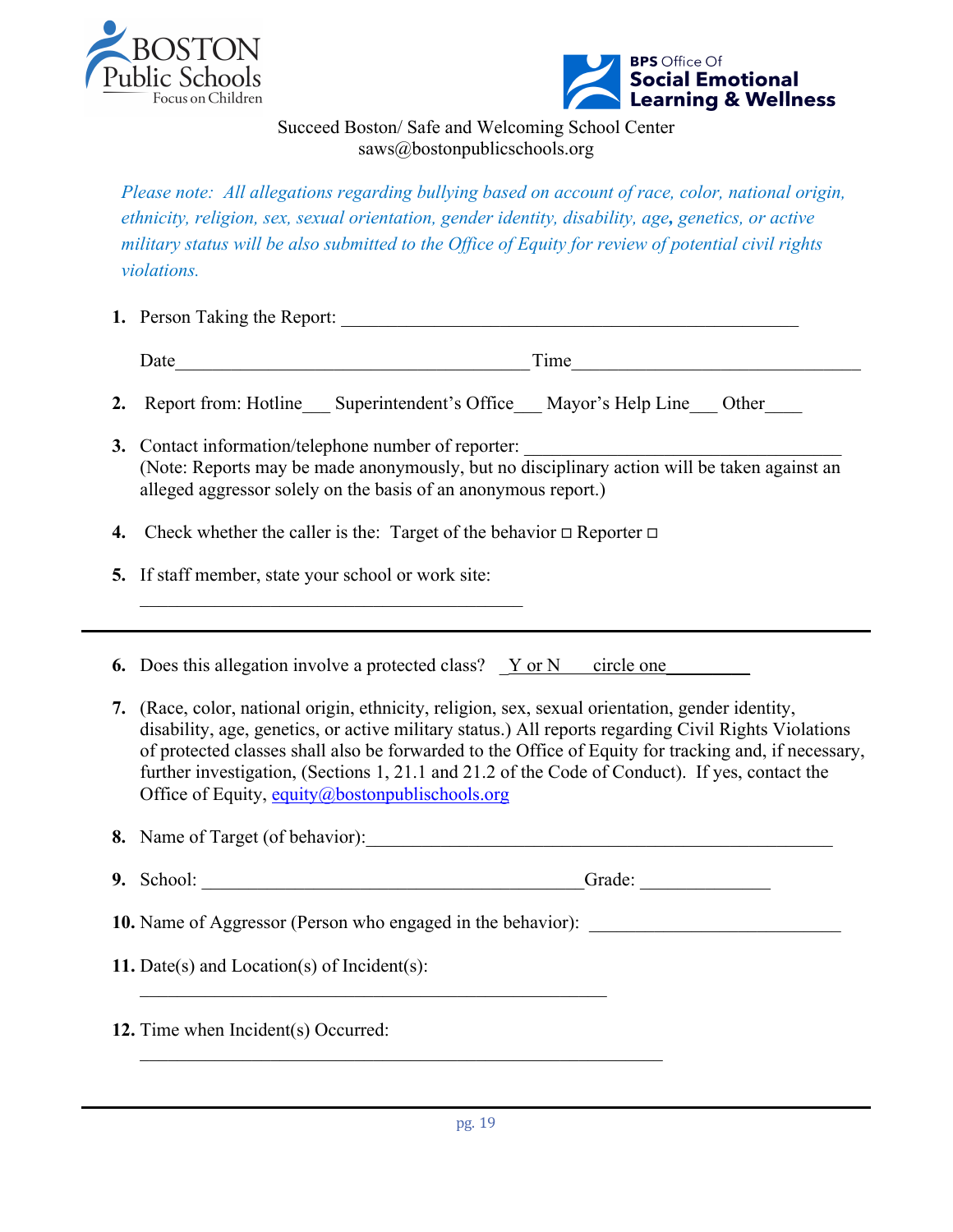



13. Witnesses (List people who saw the incident or have information about it):

| Name:                                    |              |  |  |
|------------------------------------------|--------------|--|--|
| $\Box$ Student $\Box$ Staff $\Box$ Other |              |  |  |
| Name:                                    |              |  |  |
| $\Box$ Student $\Box$ Staff              | $\Box$ Other |  |  |

14. Describe the details of the incident (including names of people involved, what occurred, and what each person did and said, including specific words used). Please use additional space on back if necessary. (List evidence of bullying allegation, if any, and attach if possible (i.e. screenshots, photos, etc.)

# FOR ADMINISTRATIVE USE ONLY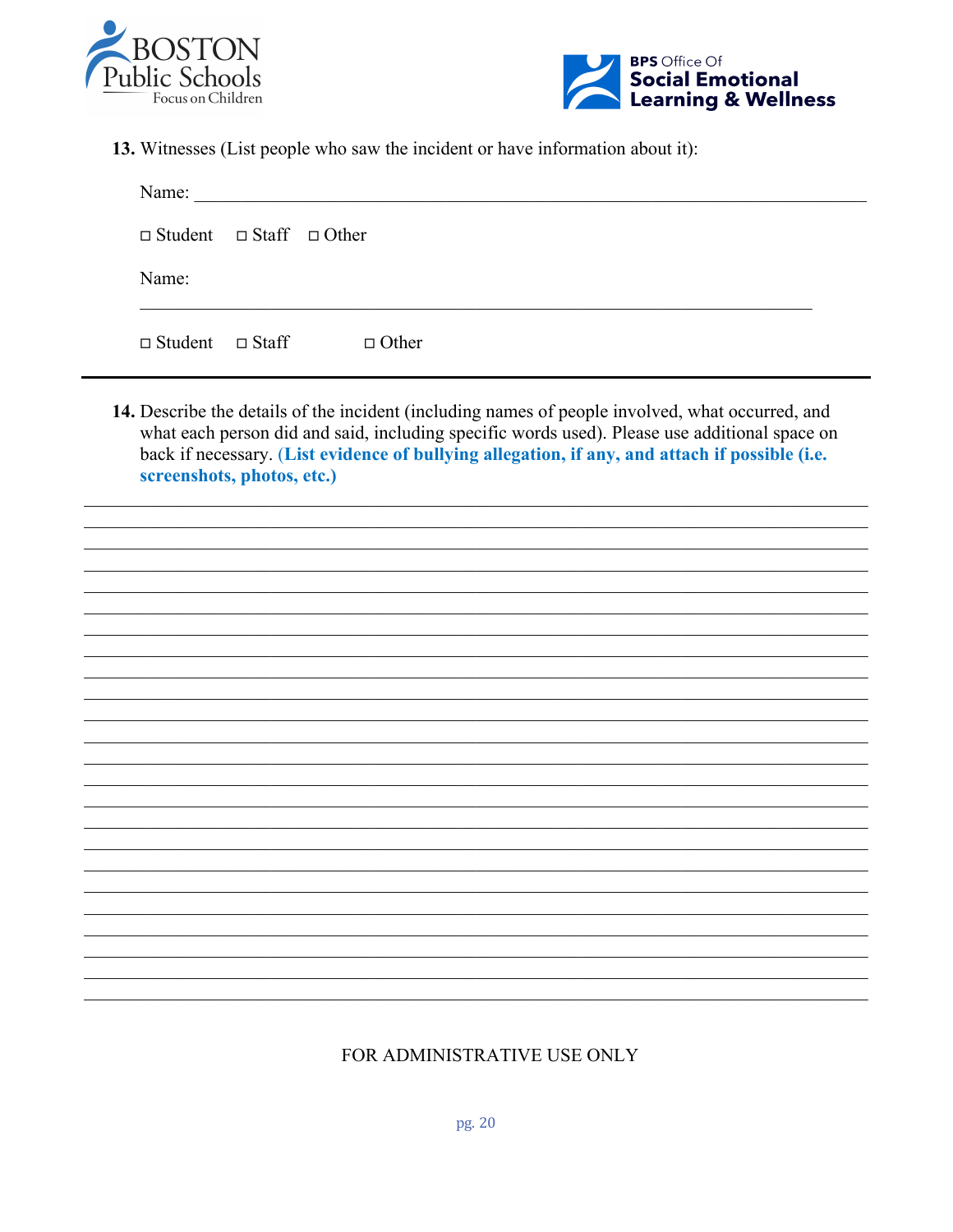



| 17. Form Given to:                                                                                |
|---------------------------------------------------------------------------------------------------|
|                                                                                                   |
|                                                                                                   |
|                                                                                                   |
| 19. Investigator(s): $\qquad \qquad$                                                              |
|                                                                                                   |
|                                                                                                   |
|                                                                                                   |
|                                                                                                   |
|                                                                                                   |
| $\Box$ Yes $\Box$ No                                                                              |
| 23. If yes, have incidents involved target or target group previously? $\Box$ Yes $\Box$ No       |
| 24. Any previous incidents of aggressor involved in bullying or retaliation? $\Box$ Yes $\Box$ No |
| 25. Summary of Investigation:                                                                     |
|                                                                                                   |
|                                                                                                   |
|                                                                                                   |
|                                                                                                   |

# III. CONCLUSIONS FROM THE INVESTIGATION

**26.** Finding of bullying or retaliation: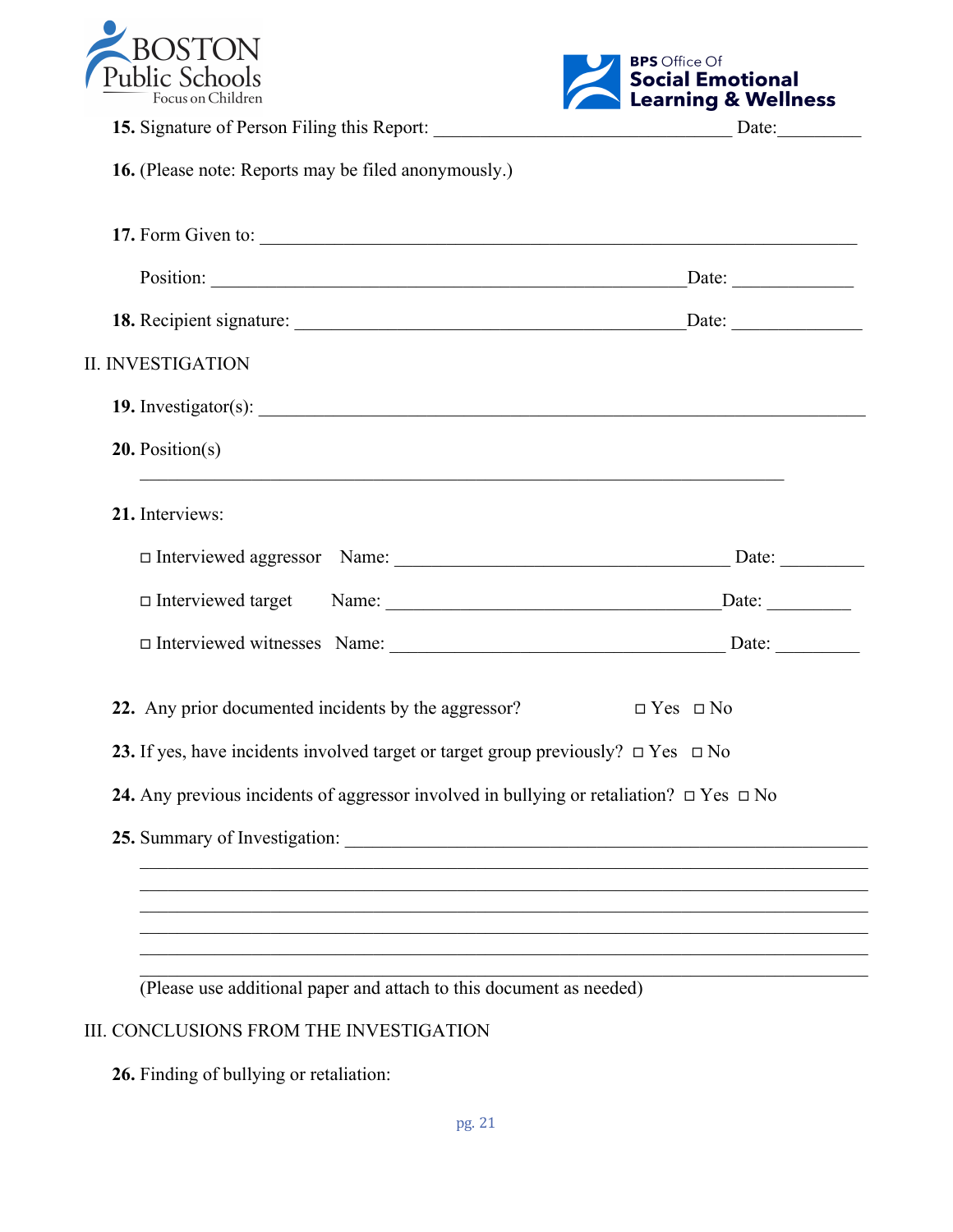| Public Schools    |
|-------------------|
| Focus on Children |



| Focus on Children                                                                                                                                                                                                                                                                                                                                  |                            |                         | <b>Learning &amp; Wellness</b>  |
|----------------------------------------------------------------------------------------------------------------------------------------------------------------------------------------------------------------------------------------------------------------------------------------------------------------------------------------------------|----------------------------|-------------------------|---------------------------------|
| $\Box$ Bullying                                                                                                                                                                                                                                                                                                                                    | $\Box$ YES                 | $\Box$ NO               |                                 |
| $\Box$ Retaliation                                                                                                                                                                                                                                                                                                                                 | $\Box$ YES                 | $\Box$ NO               |                                 |
| If yes, go to on to $#27$ , if no go to $#28$ .                                                                                                                                                                                                                                                                                                    |                            |                         |                                 |
| 27. If yes, describe Safety<br>Planning: 2008 and 2008 and 2008 and 2008 and 2008 and 2008 and 2008 and 2008 and 2008 and 2008 and 2008 and 2008 and 2008 and 2008 and 2008 and 2008 and 2008 and 2008 and 2008 and 2008 and 2008 and 2008 and 2008 and 2008                                                                                       |                            |                         |                                 |
| Follow-up with Target:<br>Scheduled for ____________________________ Initial and date when completed: _______________________                                                                                                                                                                                                                      |                            |                         |                                 |
| Follow-up with Aggressor:                                                                                                                                                                                                                                                                                                                          |                            |                         |                                 |
| 28. If no, incident documented as:                                                                                                                                                                                                                                                                                                                 |                            |                         |                                 |
| <u> 1989 - Johann Barbara, martin amerikan ba</u><br>Progressive discipline used?<br>If yes, what?<br><u> 1999 - 1999 - 1999 - 1999 - 1999 - 1999 - 1999 - 1999 - 1999 - 1999 - 1999 - 1999 - 1999 - 1999 - 1999 - 19</u><br><u> 1989 - Johann Johann Stoff, deutscher Stoffen und der Stoffen und der Stoffen und der Stoffen und der Stoffen</u> |                            | $\Box$ YES<br>$\Box$ NO |                                 |
| <u> 1989 - Johann Barbara, martxa alemaniar amerikan a</u><br>Is it a Code of Conduct violation?<br>If yes, which?                                                                                                                                                                                                                                 |                            | $\Box$ YES              | $\Box$ NO                       |
|                                                                                                                                                                                                                                                                                                                                                    |                            |                         |                                 |
| 29. Action Taken:                                                                                                                                                                                                                                                                                                                                  |                            |                         |                                 |
| • Loss of Privileges<br>• Community Service                                                                                                                                                                                                                                                                                                        | • Detention<br>• Education |                         | • Suspension<br>$\bullet$ Other |
| 30. Contacts:                                                                                                                                                                                                                                                                                                                                      |                            |                         |                                 |
|                                                                                                                                                                                                                                                                                                                                                    |                            |                         | Date:                           |
|                                                                                                                                                                                                                                                                                                                                                    |                            |                         | Date:                           |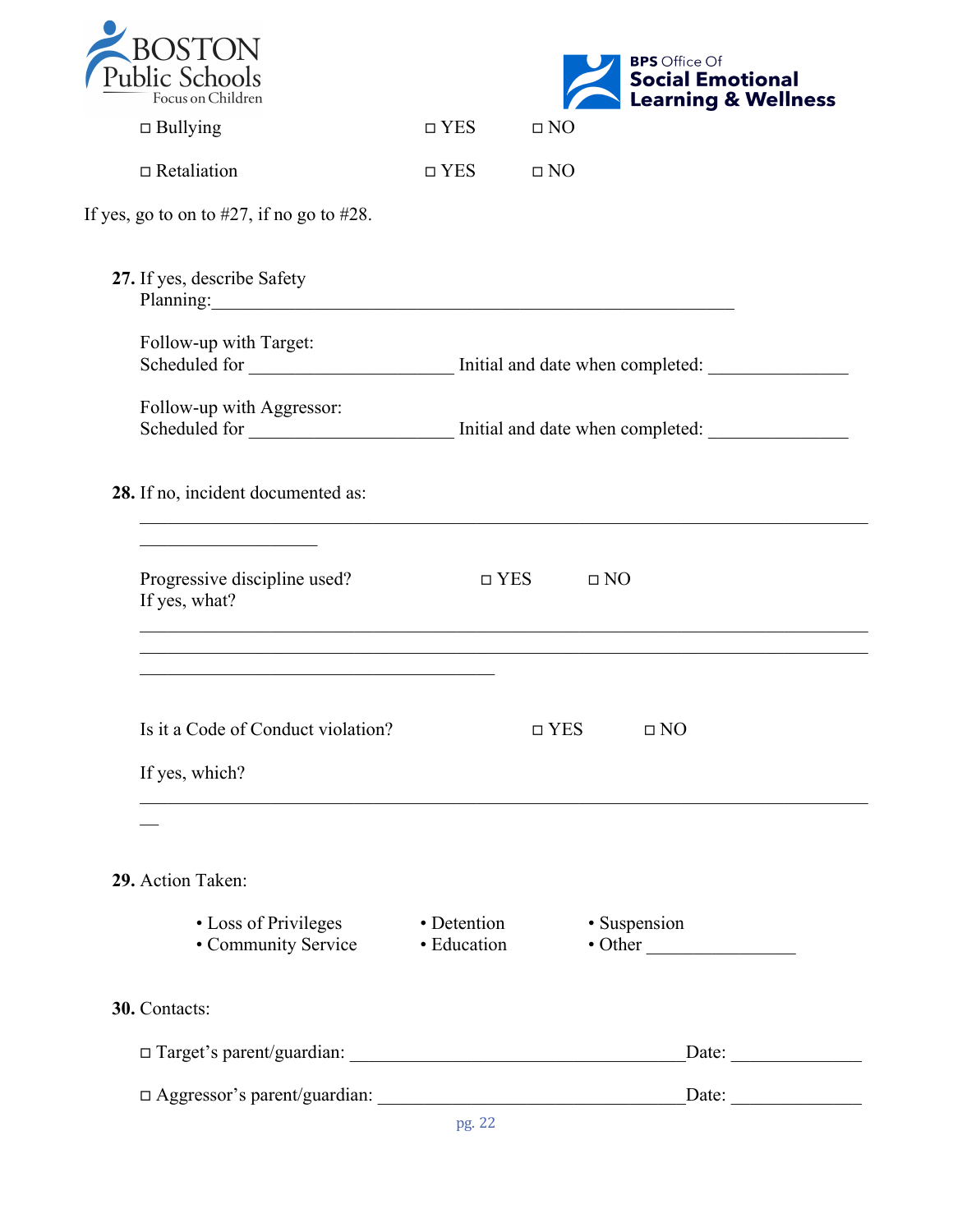



| Signature and Title: (If principal was not the investigator) |  |
|--------------------------------------------------------------|--|
| Date report forwarded to Safe and Welcoming Schools Center:  |  |
| Date entered into database:                                  |  |

Please submit to SAWS@bostonpublicschools.org

Attachment 2

# **SAFE SCHOOLS AND BULLYING PREVENTION HOTLINE – (617) 592-2378 BOSTON PUBLIC SCHOOLS**

**\_\_\_\_\_\_\_\_\_\_\_\_\_\_\_\_\_\_\_\_\_\_\_\_\_\_\_\_\_\_\_\_\_\_\_\_\_\_\_\_\_\_\_\_\_\_\_\_\_\_\_\_\_\_\_\_\_\_\_\_\_\_\_\_\_\_\_\_\_\_\_\_\_\_\_\_\_\_\_\_\_ \_\_\_\_\_\_\_\_\_\_\_\_\_\_\_\_\_\_\_\_\_\_\_\_\_\_\_\_\_\_\_\_\_\_\_\_\_\_\_\_\_\_\_\_\_\_\_\_\_\_\_\_\_\_\_\_\_\_\_\_\_\_\_\_\_\_\_\_\_\_\_\_\_\_\_\_\_\_\_\_\_ \_\_\_\_\_\_\_\_\_\_\_\_\_\_\_\_\_\_\_\_\_\_\_\_\_\_\_\_\_\_\_\_\_\_\_\_\_\_\_\_\_\_\_\_\_\_\_\_\_\_\_\_\_\_\_\_\_\_\_\_\_\_\_\_\_\_\_\_\_\_\_\_\_\_\_\_\_\_\_\_\_ \_\_\_\_\_\_\_\_\_\_\_\_\_\_\_\_\_\_\_\_\_\_\_\_\_\_\_\_\_\_\_\_\_\_\_\_\_\_\_\_\_\_\_\_\_\_\_\_\_\_\_\_\_\_\_\_\_\_\_\_\_\_\_\_\_\_\_\_\_\_\_\_\_\_\_\_\_\_\_\_\_**

**\_\_\_\_\_\_\_\_\_\_\_\_\_\_\_\_\_\_\_\_\_\_\_\_\_\_\_\_\_\_\_\_\_\_\_\_\_\_\_\_\_\_\_\_\_\_\_\_\_\_\_\_\_\_\_\_\_\_\_\_\_\_\_\_\_\_\_\_\_\_\_\_\_\_\_\_\_\_\_\_\_ \_\_\_\_\_\_\_\_\_\_\_\_\_\_\_\_\_\_\_\_\_\_\_\_\_\_\_\_\_\_\_\_\_\_\_\_\_\_\_\_\_\_\_\_\_\_\_\_\_\_\_\_\_\_\_\_\_\_\_\_\_\_\_\_\_\_\_\_\_\_\_\_\_\_\_\_\_\_\_\_\_ \_\_\_\_\_\_\_\_\_\_\_\_\_\_\_\_\_\_\_\_\_\_\_\_\_\_\_\_\_\_\_\_\_\_\_\_\_\_\_\_\_\_\_\_\_\_\_\_\_\_\_\_\_\_\_\_\_\_\_\_\_\_\_\_\_\_\_\_\_\_\_\_\_\_\_\_\_\_\_\_\_ \_\_\_\_\_\_\_\_\_\_\_\_\_\_\_\_\_\_\_\_\_\_\_\_\_\_\_\_\_\_\_\_\_\_\_\_\_\_\_\_\_\_\_\_\_\_\_\_\_\_\_\_\_\_\_\_\_\_\_\_\_\_\_\_\_\_\_\_\_\_\_\_\_\_\_\_\_\_\_\_\_**

# **Anonymous Reporting**

**1. Has the school been notified?**

**YES \_\_\_\_\_ NO\_\_\_\_\_\_**

**2. If yes, what action was taken?**

**3. Who was the school contact?**

**If reporter answers "no" to question 1** 

**4. Is there a reason you did not contact the school?**